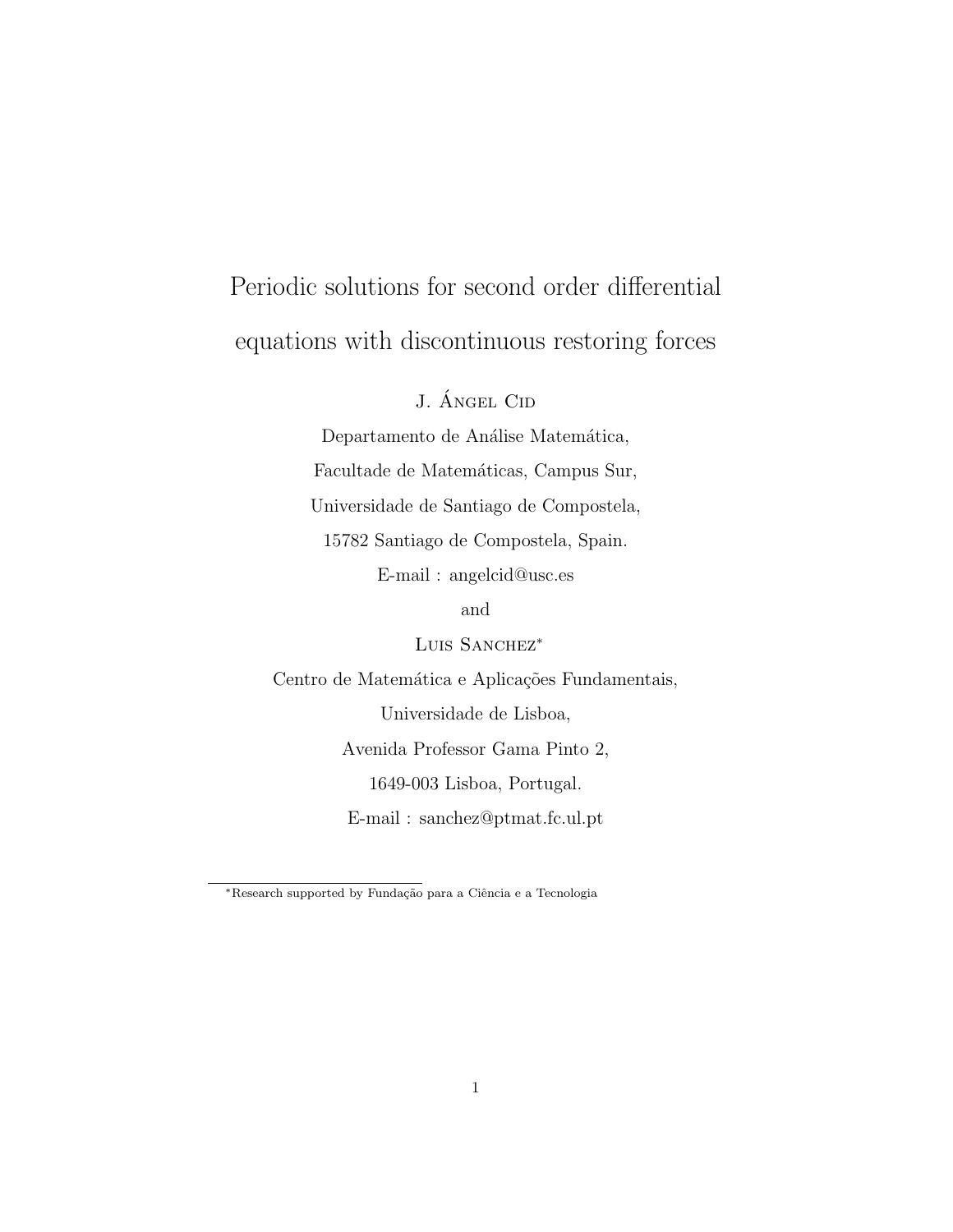#### Abstract

We deal with the existence of periodic solutions for problems with a jump discontinuity. We use an approximation procedure and the method of the lower and upper solutions.

Keywords: Periodic solutions; Discontinuous problems; Second order differential equations; Lower and upper solutions.

# 1 Introduction

The goal of this paper is to establish the existence of solutions of the problem

$$
u'' + g(u) = h(t), \quad u(0) = u(T), \ u'(0) = u'(T). \tag{1.1}
$$

where h is continuous in [0, T] and g is continuous in  $\mathbb{R} \setminus \{0\}$  with a jump discontinuity at  $u = 0$ .

Several authors have dealt with boundary value problems involving discontinuous functions, using the methods of Nonlinear Analysis suitable to obtain existence results in the theory of ordinary and partial differential equations. Let us mention that problems concerning elliptic equations have been tackled in [1] using a dual action variational technique; similar problems have been considered in [3] by means of critical point theory for locally Lipschitz functionals. We shall use an approximation procedure in which  $g$  is replaced by a sequence of continuous functions that "fill the gap" between  $g(0^-)$  and  $g(0^+)$ ; this method has been already used for instance in [5] for elliptic problems and in [4] for periodic problems with dry friction.

Of course, there is a rich literature in the field of differential inclusions, and in recent years a lot of attention has been given to the periodic boundary value problem for inclusions of the first and second order. Topological and variational methods have been developed to extend to differential inclusions some significant existence results in the area of ordinary differential equations. Only to mention some recent work, we refer the reader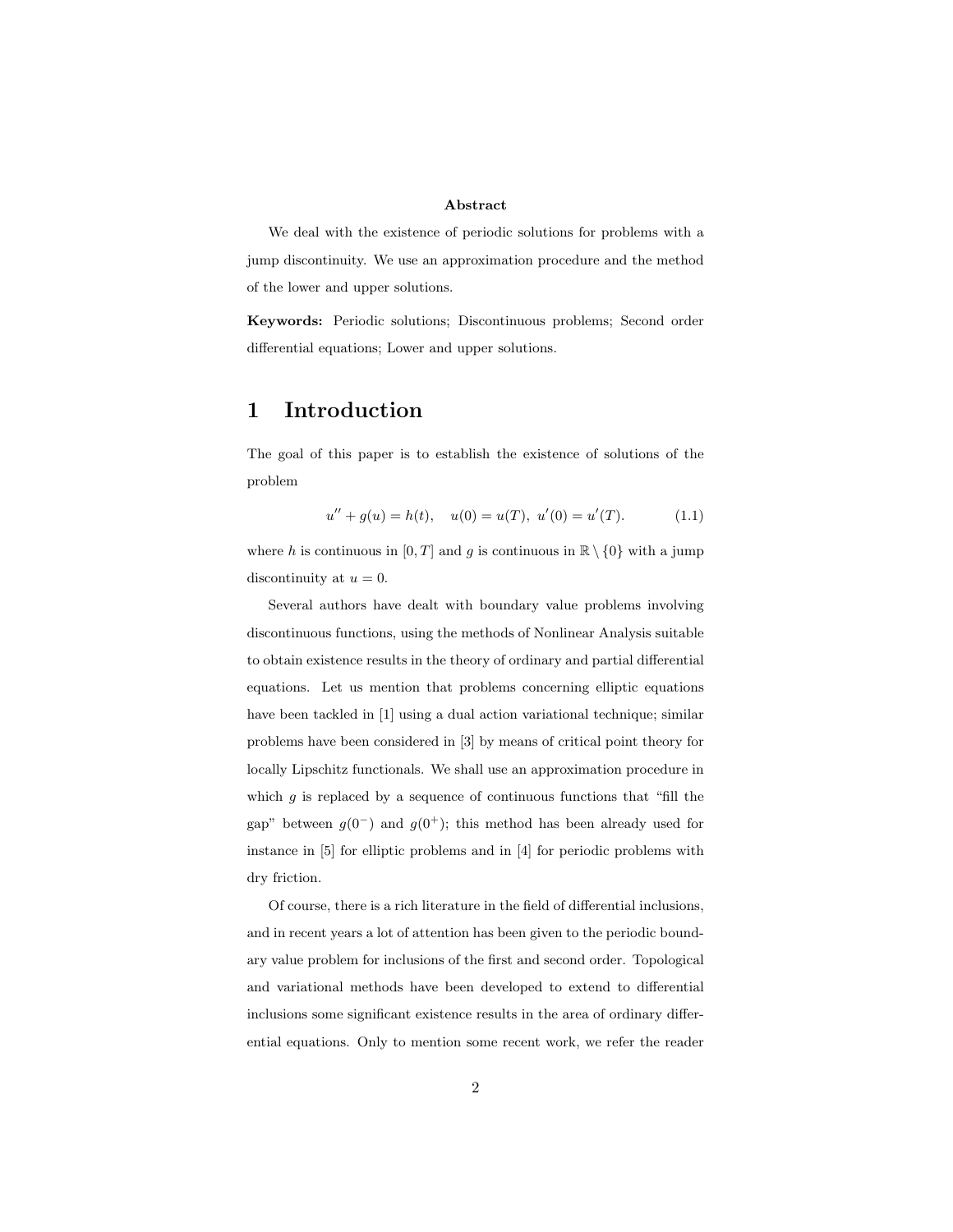to [2, 9, 11, 12, 15] and their references , where research in this field may be traced back. The discontinuities in the right-hand sides considered by these authors are, of course, much more general than ours. However, particular features of the asymptotic behaviour of  $g$  as the ones that interest here do not seem to have been covered in the literature. Moreover, less attention has been given to multiplicity of solutions.

On the other hand, problem  $(1.1)$  with g continuous (which is our starting point) has inspired a huge amount of work: in the last quarter of century significant steps have been given towards the understanding of existence, multiplicity and properties of its solutions. These depend, of course, on which type of restoring term g one is interested in.

We shall consider mainly two types of behaviour for g:

- 1) g is positive everywhere and vanishes at  $\infty$ ;
- 2) roughly speaking, g takes values above and below the mean value  $\bar{h}$ of  $h(t)$  and has its growth linearly restricted on one side.

The first type has been recently studied by Ward [18]. We improve his existence results by adding multiplicity and we show that multiplicity persists in the discontinuous case.

The second type has been studied by many authors. In connection with our approach, we should mention that two important devices that have been used to deal with this type of forces are a Landesman-Lazer condition (see [10]) and the sign condition  $u(g(u) - \bar{h}) \geq 0$  for large |u| (see [7, 14, 16, 17]). These and related situations have been approached by means of topological and variational methods, the use of upper and lower solutions included. Very recently, De Coster and Tarallo [6] have revisited the problem and introduced new techniques. In fact we make an intensive use of one of their results here: an important tool in our arguments consists in obtaining a solution of  $(1.1)$  provided that q is bounded and a lower solution and an upper one are known, independently of any ordering between them (cf. [6]). See theorem A below. This provides simpler proofs than the classical ones in similar situations.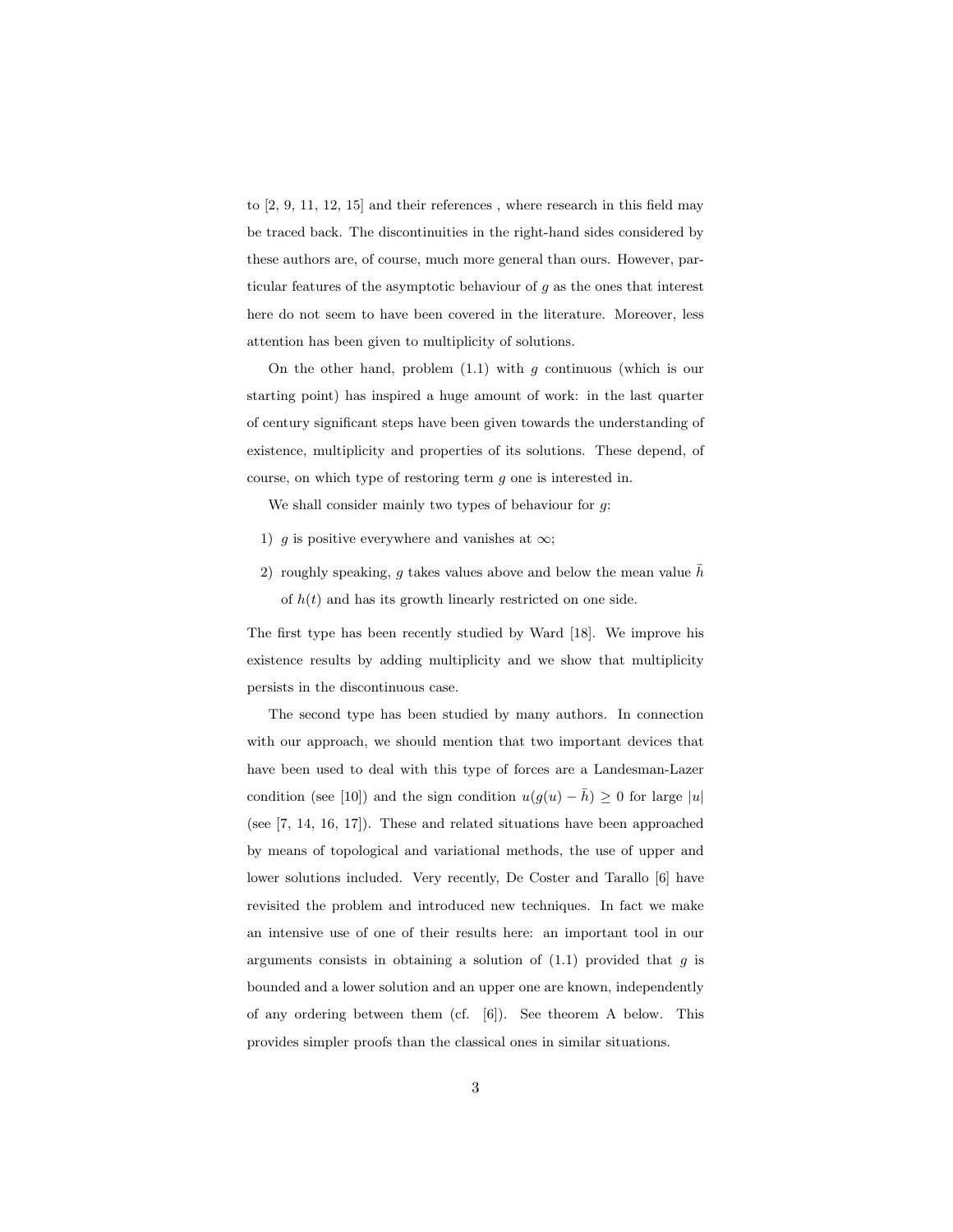The nonlinearities of the second type that we consider in this paper are such that  $g(u) - \bar{h}$  may change sign in arbitrary large intervals. Also, we never use the assumption that the potential (the primitive G of  $g - \bar{h}$ ) is coercive. In this way our results, even in the continuous case, do not seem to be contained in the above mentioned literature.

We would like to underline that, while working with the approximation procedure, we need to be able to localize the solutions of the intermediate problems. Hence we rely on classical techniques to deal with existence of solutions but we always care to exhibit an explicit bound for those solutions. This is done by using theorem A in combination with some features of the problem under analysis.

It will be clear in the outset that the same method would allow us to obtain analogous results for functions  $g(u)$  with finitely many jump discontinuities.

The first author acknowledges gratefully the hospitality received at Centro de Matemática e Aplicações Fundamentais at University of Lisbon during the visit in which this work was done.

# 2 Bounded and positive nonlinearities

In our work the following result, which is a particular case of theorem 3.4 in [6], is fundamental.

**Theorem A** Let  $g : \mathbb{R} \to \mathbb{R}$  be a continuous function,  $h \in L^1(0,T)$  and let there exist  $\alpha, \beta \in H_T^1$  lower and upper solutions, respectively, of (1.1) with  $\alpha$  β (H<sub>T</sub> denotes the Sobolev space of T−periodic funtions). Assume moreover there exists  $M \geq 0$  such that for all  $s \in \mathbb{R}$ 

$$
|g(s)| \leq M.
$$

Then the problem (1.1) has at least one solution  $u \in W^{2,1}(0,T)$  with  $u \in \mathcal{S}$ where

$$
S = \{u \in C([0, T]) : \exists t_1, t_2 \in [0, T], u(t_1) \ge \beta(t_1), \alpha(t_2) \ge u(t_2)\}.
$$
 (2.2)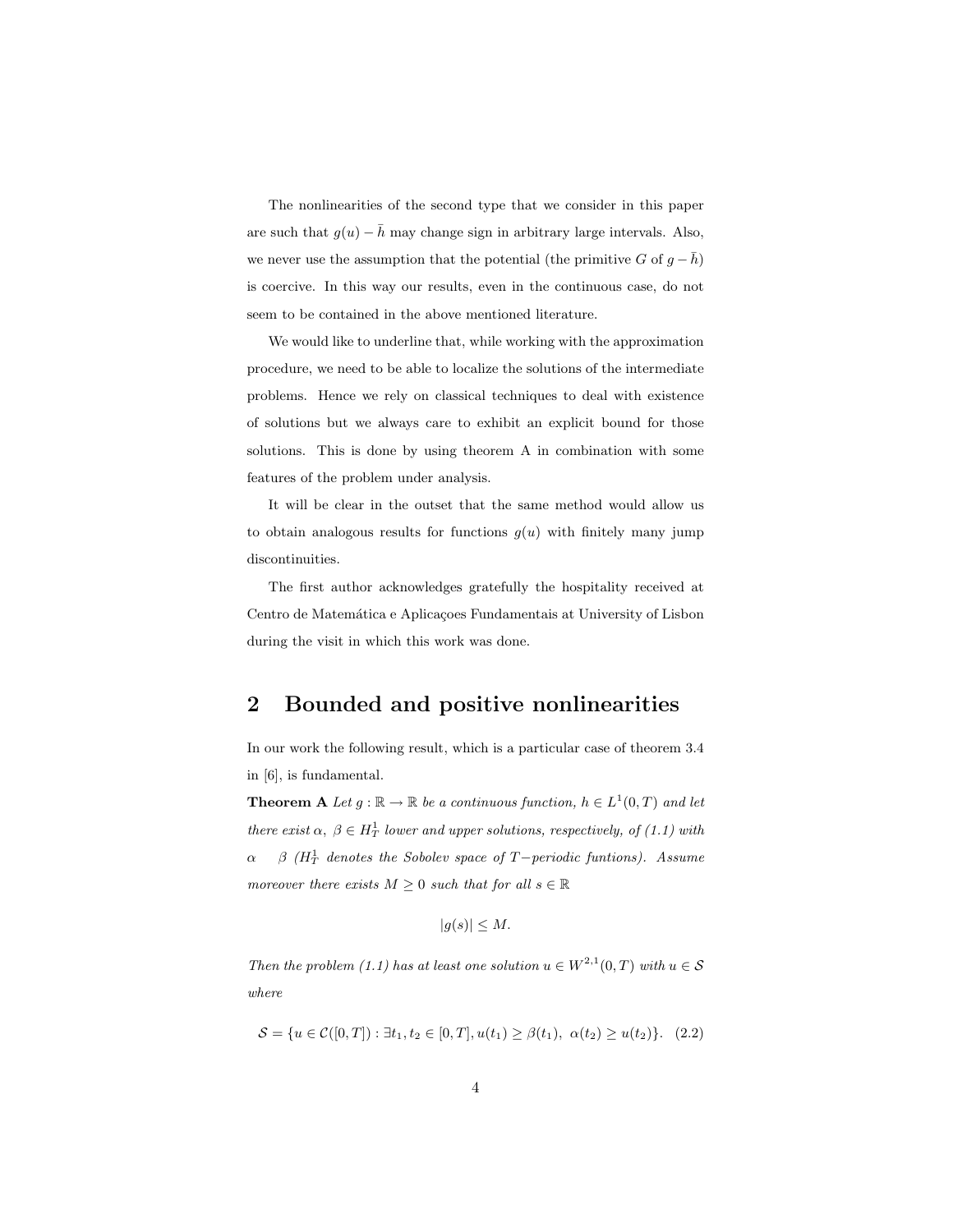## 2.1 The continuous case

In [18] the author deals with problem  $(1.1)$  under the following condition:

(G1) Assume  $g(s) > 0$  for all s and  $g(-\infty) = g(+\infty) = 0$ .

For any function  $w \in L^1(0,T)$  let

$$
\bar{w} = \frac{1}{T} \int_0^T w(s) ds \quad \text{and} \quad \tilde{w} = w - \bar{w},
$$

and for  $g : \mathbb{R} \to \mathbb{R}$  bounded let  $||g||_{\infty} = \sup_{s \in \mathbb{R}} |g(s)|$ .

We introduce the space  $\tilde{\mathcal{C}}([0,T])$  whose elements are the T-periodic continuous real functions with zero mean value in  $[0, T]$ . As is well known any continuous, T-periodic real function  $u(t)$  splits as  $u(t) = \bar{u} + \tilde{u}(t)$ , where  $\bar{u}$  is the mean value of u and  $\tilde{u} \in \tilde{\mathcal{C}}([0,T])$ .

The following theorem is the main result of [18] (theorem 1 in [18]).

**Theorem B** Let  $g \in \mathcal{C}(\mathbb{R})$  satisfy (G1). Then for  $\tilde{h} \in \tilde{\mathcal{C}}([0,T])$  there is a number  $\lambda^* = \lambda^*(\tilde{h})$  satisfying  $0 < \lambda^*(\tilde{h}) \le ||g||_{\infty}$  such that the periodic problem (1.1) with  $h(t) = \bar{h} + \tilde{h}(t)$  has a solution if and only if  $0 < \bar{h} \leq \lambda^*(\tilde{h})$ .

Remark 2.1 In theorem 1 of [18] the following condition is also imposed

(G2) Let  $G(s) = \int_0^s g(t)dt$ , and assume there is a number  $M \geq 0$  such that  $|G(s)| \leq M$  for all  $s \in \mathbb{R}$ ,

but a carefully reading of the proof shows that (G2) is not needed.

In the following proposition we are going to prove the existence of lower and upper solutions for problem (1.1).

**Proposition 2.1** Let  $g \in \mathcal{C}(\mathbb{R})$  satisfy (G1). Then for  $\tilde{h} \in \tilde{\mathcal{C}}([0,T])$  and  $0 < \bar{h} < \lambda^*(\tilde{h})$  there exist a strict lower solution  $\alpha$  and two upper solutions  $\beta_1, \beta_2$  of problem (1.1) with  $h(t) = \bar{h} + \tilde{h}(t)$ , such that

$$
\beta_1(t) \le \alpha(t) \le \beta_2(t) \quad \text{for all} \quad t \in [0, T].
$$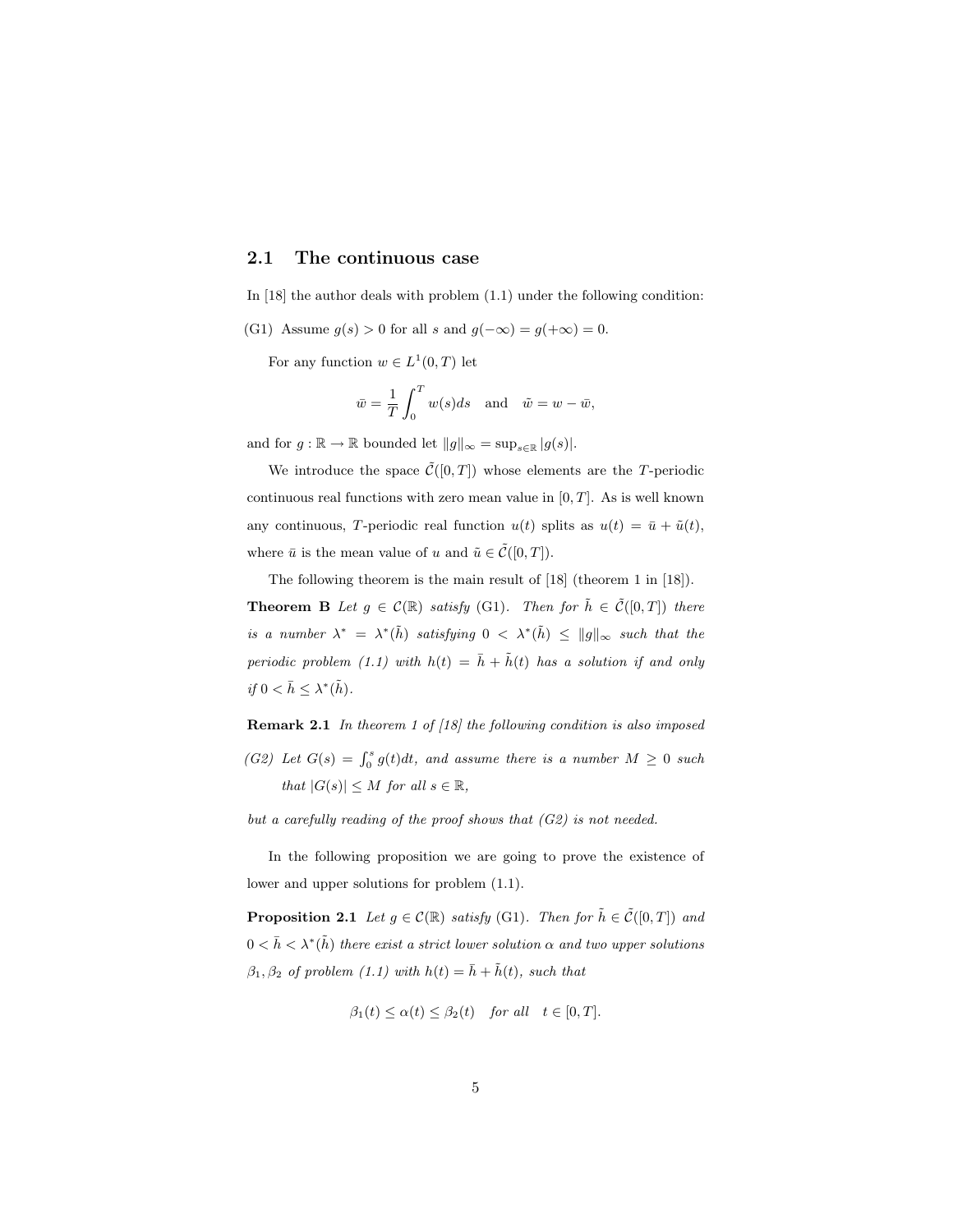**Proof.** Choose  $\lambda \in (\bar{h}, \lambda^*(\tilde{h}))$ . The problem

$$
u'' + g(u) = \tilde{h}(t) + \lambda, \quad u(0) = u(T), \ u'(0) = u'(T),
$$

has, by theorem B, a solution  $\alpha$  which is a strict lower solution for (1.1).

Now, let w be the unique periodic solution of  $u'' = \tilde{h}(t)$  with mean value zero. Since  $g(-\infty) = g(+\infty) = 0$ , there exists  $c > 0$  such that  $\beta_1 = w - c$  and  $\beta_2 = w + c$  are upper solutions for (1.1) and moreover

$$
\beta_1(t) \leq \alpha(t) \leq \beta_2(t)
$$
 for all  $t \in [0, T]$ .

As a direct consequence of proposition 2.1 and theorem A we have the following multiplicity result, which improves theorem B.

 $\Box$ 

**Theorem 2.2** Let  $g \in \mathcal{C}(\mathbb{R})$  satisfy (G1). Then for  $\tilde{h} \in \tilde{\mathcal{C}}([0,T])$  there is a number  $\lambda^* = \lambda^*(\tilde{h})$  satisfying  $0 < \lambda^*(\tilde{h}) \le ||g||_{\infty}$  such that the periodic problem (1.1) with  $h(t) = \bar{h} + \tilde{h}(t)$ 

- i) has at least two solutions if  $0 < \bar{h} < \lambda^*(\tilde{h})$ ,
- ii) has at least one solution if  $\bar{h} = \lambda^*(\tilde{h}),$
- *iii*) has no solution if  $\bar{h} \notin (0, \lambda^*(\tilde{h}))$ .

Remark 2.2 Using phase plane analysis it is easy to give examples of problems of the form

$$
u'' + g(u) = \bar{h}, \quad u(0) = u(T), \ u'(0) = u'(T),
$$

where g satisfies (G1), is strictly increasing in  $(-\infty, 0]$  and strictly decreasing in  $[0, +\infty)$  and whose only solutions for a small enough period  $T > 0$  are constant. Hence the above result cannot be in general improved.

Next we prove that  $\lambda^*$  is an increasing function of g.

**Lemma 2.3** Let  $g_1, g_2 \in \mathcal{C}(\mathbb{R})$  satisfy (G1) and such that  $g_1(s) \leq g_2(s)$ for all  $s \in \mathbb{R}$ . Then for  $\tilde{h} \in \tilde{\mathcal{C}}([0,T])$  we have, with obvious notation,

$$
\lambda^*(g_1,\tilde{h}) \leq \lambda^*(g_2,\tilde{h}).
$$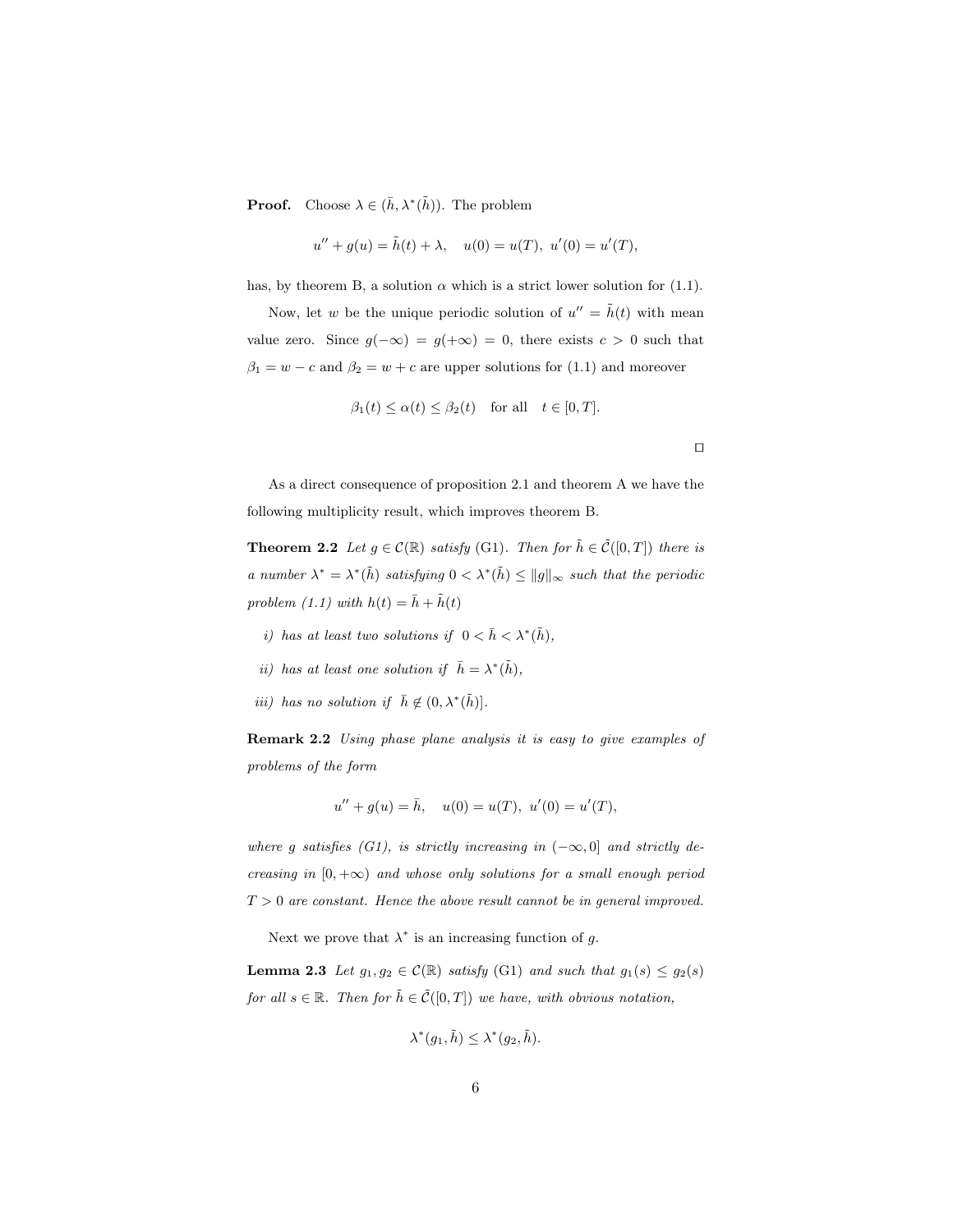Proof. By theorem B problem

 $u'' + g_1(u) = \tilde{h}(t) + \lambda^*(g_1, \tilde{h}), \quad u(0) = u(T), \ u'(0) = u'(T),$ 

has a solution  $\alpha$ , which is a lower solution for

$$
u'' + g_2(u) = \tilde{h}(t) + \lambda^*(g_1, \tilde{h}), \quad u(0) = u(T), \ u'(0) = u'(T), \qquad (2.3)
$$

because  $g_1(s) \le g_2(s)$  for all  $s \in \mathbb{R}$ .

Repeating the argument of proposition 2.1 we have that there exists an upper solution  $\beta$  for (2.3) with  $\alpha \leq \beta$ . Therefore, problem (2.3) has a solution and by theorem B we deduce that  $\lambda^*(g_1, \tilde{h}) \leq \lambda^*(g_2, \tilde{h})$ .

In theorem 2 of [18] the author points out that in most cases  $\lambda^*(\tilde{h})$  <  $||g||_{\infty}$ . We are going to give a sufficient and necessary condition for the equality  $\lambda^*(\tilde{h}) = ||g||_{\infty}$  to hold.

**Proposition 2.4** Let  $g \in \mathcal{C}(\mathbb{R})$  satisfy (G1) and be  $\tilde{h} \in \tilde{\mathcal{C}}([0,T])$ . Then  $\lambda^*(\tilde{h}) = ||g||_{\infty}$  if and only if there exists an interval (maybe degenerate)  $I \subset g^{-1}(\|g\|_{\infty})$  such that  $l(v([0,T])) \leq l(I)$ , where v is the unique solution with mean value zero of problem

$$
u'' = \tilde{h}(t), \quad u(0) = u(T), \ u'(0) = u'(T), \tag{2.4}
$$

and l denotes length.

**Proof.** If  $\lambda^*(\tilde{h}) = ||g||_{\infty}$  then by theorem B there exists a solution  $v_1$  of problem

$$
u'' + g(u) = \tilde{h}(t) + ||g||_{\infty}, \quad u(0) = u(T), \ u'(0) = u'(T). \tag{2.5}
$$

Integrating the equation over  $[0, T]$  and using the periodicity conditions we have that

$$
\frac{1}{T} \int_0^T g(v_1(s))ds = ||g||_{\infty},
$$

or equivalently

$$
\frac{1}{T} \int_0^T (\|g\|_{\infty} - g(v_1(s))) ds = 0,
$$

and since  $||g||_{\infty} \ge g(v_1(s))$  for all  $s \in [0, T]$  we have that

$$
g(v_1(s)) = ||g||_{\infty} \quad \text{for all} \quad s \in [0, T].
$$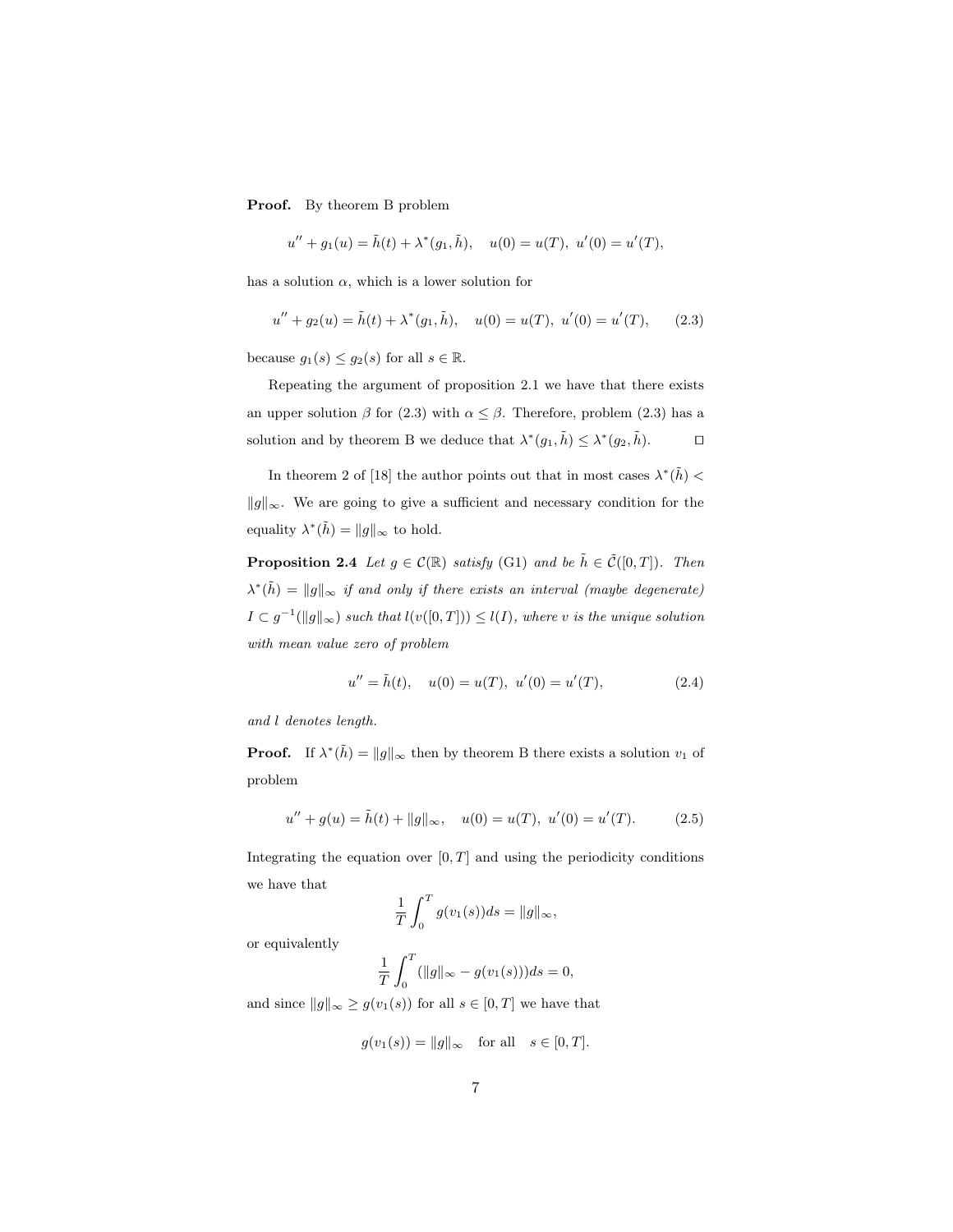Therefore  $v_1$  is a solution of (2.4) and then we have that  $v_1 = v + c$ . Moreover, since  $g(v_1(s)) = ||g||_{\infty}$  for all  $s \in [0, T]$ , we have that there exists an interval  $I \subset g^{-1}(\|g\|_{\infty})$  such that  $l(v([0,T])) = l(v_1([0,T])) \leq$  $l(I).$ 

Conversely, if there exists  $I \subset g^{-1}(\|g\|_{\infty})$  such that  $l(v([0,T])) \leq l(I)$ , where  $v$  is the unique solution with mean value zero of  $(2.4)$ , we can choose  $c \in \mathbb{R}$  such that  $v_1 = v + c$  satisfies  $v_1([0,T]) \subset I$  and then  $v_1$  is a solution of (2.5). Thus we deduce that  $\lambda^*(\tilde{h}) = ||g||_{\infty}$ .

Now we are in a position to give some estimates for  $\lambda^*$ .

**Proposition 2.5** Let  $g \in \mathcal{C}(\mathbb{R})$  satisfy (G1) and be  $\tilde{h} \in \tilde{\mathcal{C}}([0,T])$ . If for some  $\lambda \in (0, \|g\|_{\infty}]$  there exists an interval  $I \subset g^{-1}([\lambda, \infty))$  such that  $l(v([0,T])) \leq l(I)$ , where v is the unique solution with mean value zero of  $(2.4)$ , then we have that

$$
0 < \lambda \leq \lambda^*(\tilde{h}) \leq \|g\|_{\infty}.
$$

**Proof.** We consider the truncated function  $g_{\lambda}(s) = g(s)$  if  $g(s) \leq \lambda$  and  $g_{\lambda}(s) = \lambda$  if  $g(s) \geq \lambda$ . It is obvious that  $g_{\lambda}(s) \leq g(s)$  for all  $s \in \mathbb{R}$  and that  $||g_{\lambda}||_{\infty} = \lambda$ . The hypotheses and proposition 2.4 imply that  $\lambda^*(g_{\lambda}, \tilde{h}) = \lambda$ and then by lemma 2.3 we deduce that  $\lambda \leq \lambda^*(\tilde{h})$ .

## 2.2 The discontinuous case

In this section we are going deal with problem (1.1) considering a function g with a jump discontinuity. Our assumptions on  $g$  are  $(G1)$  and (D1)  $g : \mathbb{R} \to \mathbb{R}$  is a continuous function in  $\mathbb{R} \setminus \{0\}$  and the limits

$$
g(0^{\pm}) = \lim_{x \to 0^{\pm}} g(x) > 0
$$

exist and are finite.

We notice that  $(G1)$  and  $(D1)$  imply that g is bounded.

Definition 2.1 For g satisfying conditions (G1) and (D1) and for each  $h \in \mathcal{C}([0,T])$  we mean by a generalized solution of problem (1.1) a function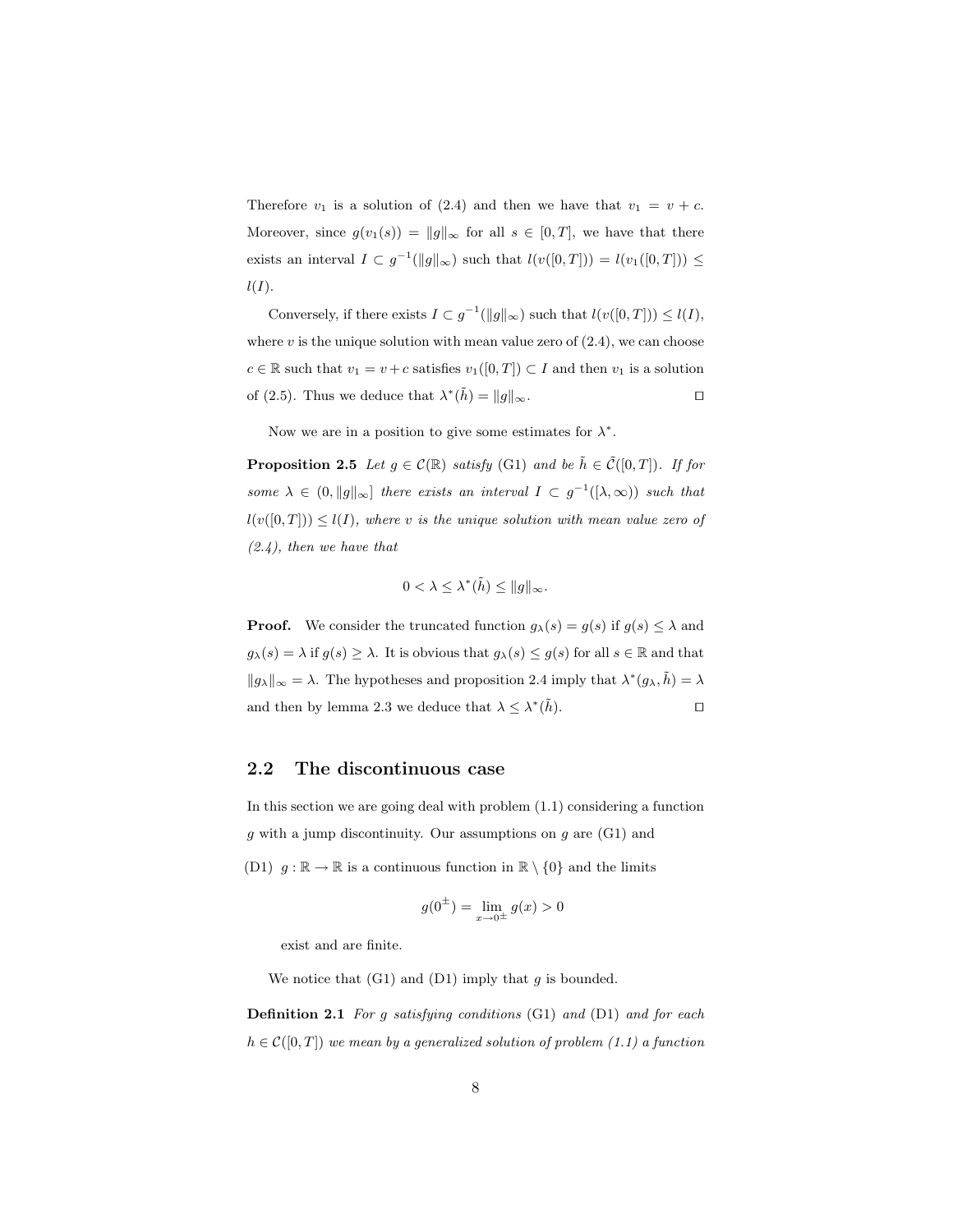$u \in W^{2,1}(0,T)$  with  $u(0) = u(T)$ ,  $u'(0) = u'(T)$  and such that there exists  $w : [0, T] \rightarrow \mathbb{R}$  satisfying

- i)  $u''(t) + w(t) = h(t)$  a.e.  $t \in [0, T]$ ;
- ii) w(t) belongs to the interval with end points  $g(0^-)$  and  $g(0^+)$  for a.e.  $t \in \Omega := \{t \in [0, T] : u(t) = 0\};$  and
- iii)  $w(t) = g(u(t))$  for a.e.  $t \in [0, T] \setminus \Omega$ .

It should be remarked that, depending on the "gap" of  $g$  at the origin and the amplitude of the oscillation  $h(t)$ , problem (1.1) may have a *trivial generalized solution*, namely the constant zero, if the range of  $h(t)$  is contained in the interval whose endpoints are  $g(0^-)$  and  $g(0^+)$ . For a given g, provided that  $h(t)$  oscillates enough, this phenomenon cannot occur, so that our existence results do not reduce to trivial statements.

Next, we present the main result of this section about the multiplicity of generalized solutions for the periodic problem (1.1).

**Theorem 2.6** Assume that (G1) and (D1) hold. For each  $\tilde{h} \in \tilde{C}([0,T])$ there exists  $0 < \hat{\lambda}(\tilde{h}) \leq ||g||_{\infty}$  such that if  $0 < \bar{h} < \hat{\lambda}(\tilde{h})$  then problem (1.1) with  $h(t) = \tilde{h}(t) + \bar{h}$  has at least two generalized solutions.

#### Proof. 1).- Approximated problems

It is easy to see that there exist a sequence of positive numbers  $t_n \downarrow 0$ and a nondecreasing sequence of continuous functions  ${g_n}_{n=1}^{\infty}$  with the following properties:

$$
g_n(s) = g(s) \quad \text{if} \quad |s| \ge t_n,\tag{2.6}
$$

and, given  $m \in \mathbb{N}$  there exists  $\delta > 0$  such that (in case  $g(0^-) < g(0^+);$ otherwise the following inequalities are reversed)

$$
g(0^-) - \frac{1}{m} \le g_n(s) \le g(0^+) + \frac{1}{m}
$$
 if  $|s| \le \delta$  and for all  $n \in \mathbb{N}$ . (2.7)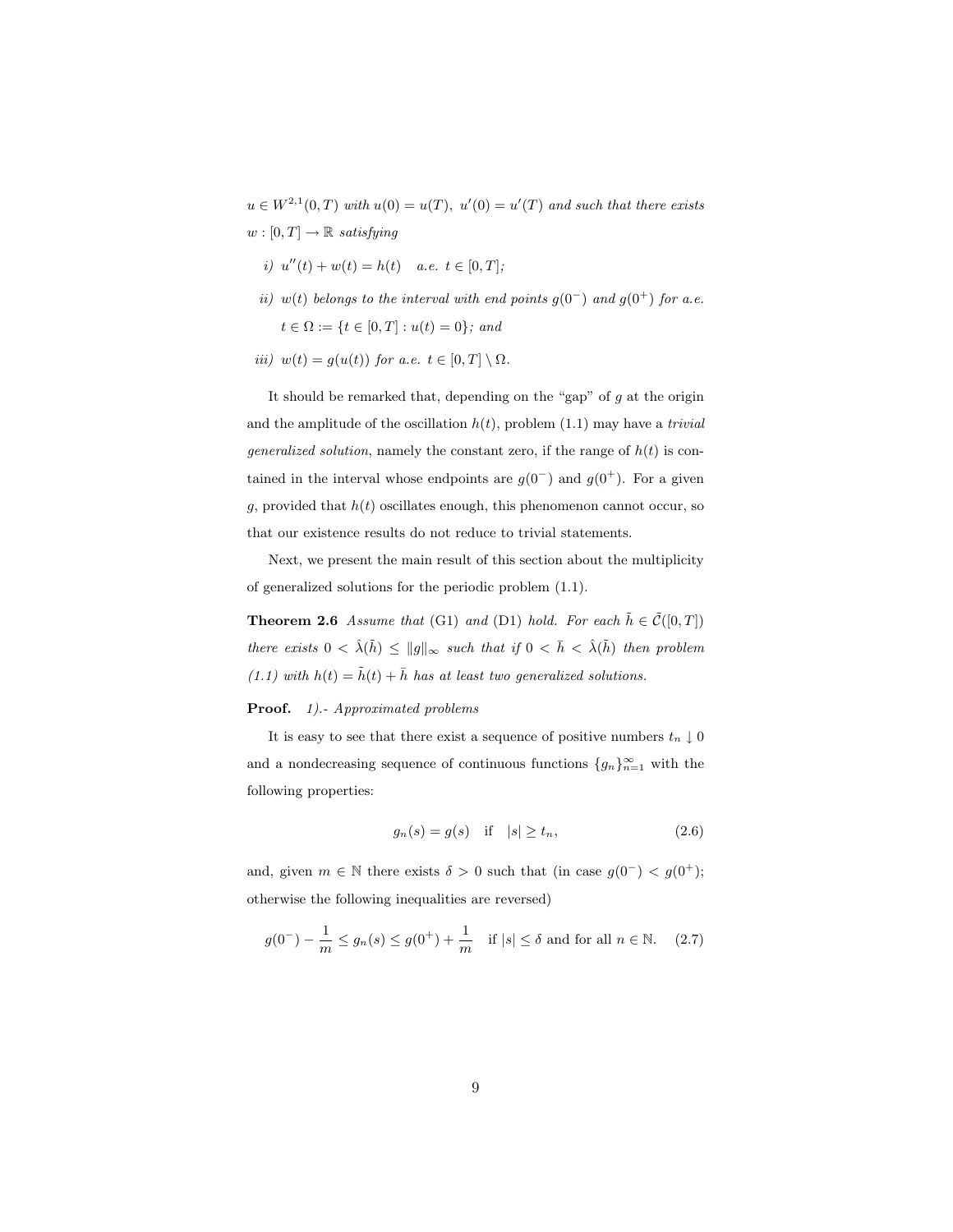In fact, it suffices to set (in case  $g(0^-) < g(0^+)$ ; the procedure in the other case is analogous)

$$
g_n(s) = \begin{cases} g(s) & \text{if } s < 0 \text{ or } s > t_n, \\ g(0^-) & \text{if } s = 0, \\ l_n(s) & \text{if } 0 \le s \le t_n, \end{cases}
$$

where  $l_n(t) = g(0^-) + nt$  and  $t_n = \inf\{t > 0 : l_n(t) = g(t)\}.$ 

If we take  $\hat{\lambda}(\tilde{h}) = \lambda^*(g_1, \tilde{h})$  by lemma 2.3 we have that  $\hat{\lambda}(\tilde{h}) \leq \lambda^*(g_n, \tilde{h})$ for all  $n \in \mathbb{N}$ .

Fix  $\bar{h}$  such that  $0 < \bar{h} < \hat{\lambda}(\tilde{h})$  and consider for all  $n \in \mathbb{N}$  the approximated problems  $(P_n)$  with the continuous function  $g_n$ 

$$
(P_n) \t u'' + g_n(u) = \tilde{h}(t) + \bar{h}, \t u(0) = u(T), \t u'(0) = u'(T).
$$

Take now  $\bar{h} < \bar{h} < \hat{\lambda}(\tilde{h})$  and let  $\alpha$  be the solution of

$$
u'' + g_1(u) = \tilde{h}(t) + \bar{\bar{h}}, \quad u(0) = u(T), \ u'(0) = u'(T),
$$

which exists by theorem B. Since  $\{g_n\}_{n=1}^{\infty}$  is nondecreasing  $\alpha$  is a strict lower solution of  $(P_n)$  for all  $n \in \mathbb{N}$ . Using a similar argument to that of the proof of proposition 2.1 we obtain a pair of upper solutions  $\beta_1$  and  $\beta_2$ for all problems  $(P_n)$  such that

$$
\beta_1(t) \le \alpha(t) \le \beta_2(t) \quad \text{for all } t \in [0, T].
$$

Then, there exists a solution  $v_1$  of  $(P_1)$  such that

$$
\alpha(t) < v_1(t) \leq \beta_2(t) \quad \text{for all } t \in [0, T].
$$

We notice that the symbol "<" appears instead of " $\leq$ " because  $\alpha$  is a strict lower solution. Now  $v_1$  is a lower solution for  $(P_2)$  and repeating the process we have a nondecreasing sequence

$$
\alpha < v_1 \le v_2 \le \ldots \le v_n \le v_{n+1} \le \ldots \le \beta_2,\tag{2.8}
$$

where  $v_n$  is a solution of  $(P_n)$ .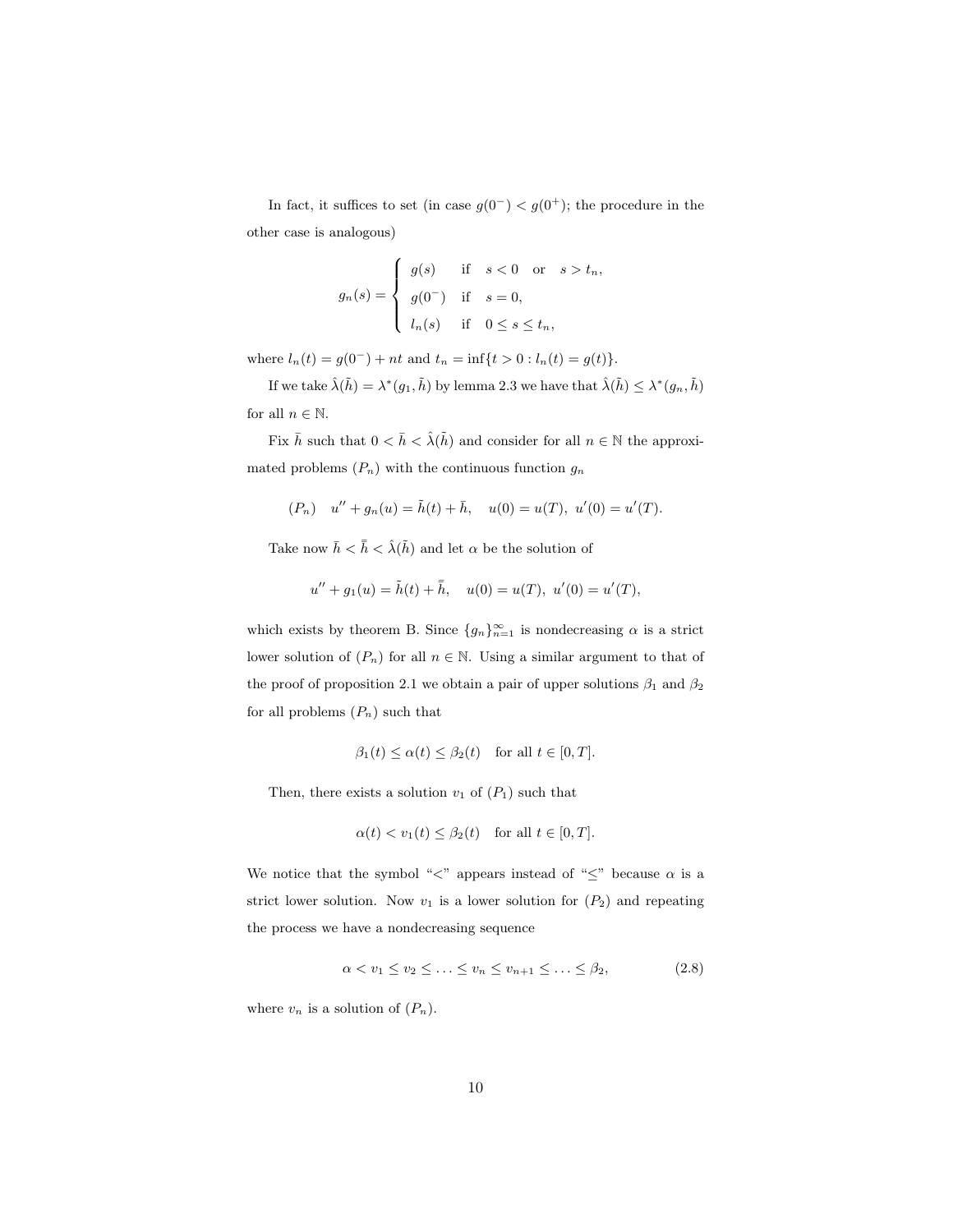On the other hand, by theorem A, for each  $n \in \mathbb{N}$  there exists a solution  $u_n$  of problem  $(P_n)$  such that for some  $t_n^1, t_n^2 \in [0, T]$  we have that

$$
u_n(t_n^1) \ge \beta_1(t_n^1)
$$
 and  $u_n(t_n^2) \le \alpha(t_n^2)$ . (2.9)

#### 2).- Passing to the limit.

By assumptions (G1) and (D1), by property (2.6) and by the fact that  ${g_n}_{n=1}^{\infty}$  is nondecreasing there exists  $M_1 > 0$  such that  $||g_n||_{\infty} \leq M_1$  for all  $n \in \mathbb{N}$ . Since  $v_n$  is a solution of  $(P_n)$  we deduce that there exists  $M_2 > 0$ such that  $||v_n'||_{\infty} \leq M_2$  for all  $n \in \mathbb{N}$ . Moreover  $\{v_n\}_{n=1}^{\infty}$  is bounded and then there exists  $M_3 > 0$  such that  $||v'_n||_{\infty} \leq M_3$  for all  $n \in \mathbb{N}$ . Therefore, Ascoli's theorem and (2.8) imply that  ${v_n}_{n=1}^{\infty}$  converges uniformly (even in the  $\mathcal{C}^1$  norm) to a continuous function v which satisfies  $v(0) = v(T)$ and  $v'(0) = v'(T)$ .

On the other hand,  $\{v_n''\}_{n=1}^{\infty} \to z$  in  $L^2(0,T)$  and  $\{g_n(v_n)\}_{n=1}^{\infty} \to w$  in  $L^2(0,T)$ , because  $\{v''_n\}_{n=1}^{\infty}$  and  $\{g_n(v_n)\}_{n=1}^{\infty}$  are bounded (if it is necessary take a convergent subsequence). In particular we have that  $z = v''$  in the sense of distributions and then  $v \in W^{2,1}(0,T)$ . Passing to the limit we obtain

$$
v''(t) + w(t) = \tilde{h}(t) + \bar{h} \quad \text{for a.e. } t \in [0, T].
$$

Let  $K \subset [0, T] \setminus \Omega$  be a compact set, where  $\Omega = \{t \in [0, T] : v(t) = 0\}.$ Since  $v_n \to v$  uniformly we have that  $|v_n(t)| \ge c > 0$  for all  $t \in K$  and for n large enough. Then by (2.6) we have that  $g_n(v_n) \to g(v)$  uniformly in  ${\cal K}$  and therefore

$$
w(t) = g(v(t))
$$
 for a.e.  $t \in [0, T] \setminus \Omega$ .

Now suppose for definiteness that  $g(0^-) < g(0^+)$ ; the argument in the other case being analogous. Given  $m \in \mathbb{N}$  let  $\delta > 0$  be as in (2.7). Since  $v_n \to v$  uniformly, there exists a  $N_0 \in \mathbb{N}$  such that  $|v_n(t)| \leq \delta$  in  $\Omega$  for all  $n \geq N_0$ . Then by (2.7) we have for all  $n \geq N_0$ 

$$
g(0^-) - \frac{1}{m} \le g_n(v_n(t)) \le g(0^+) + \frac{1}{m}
$$
 for all  $t \in \Omega$ .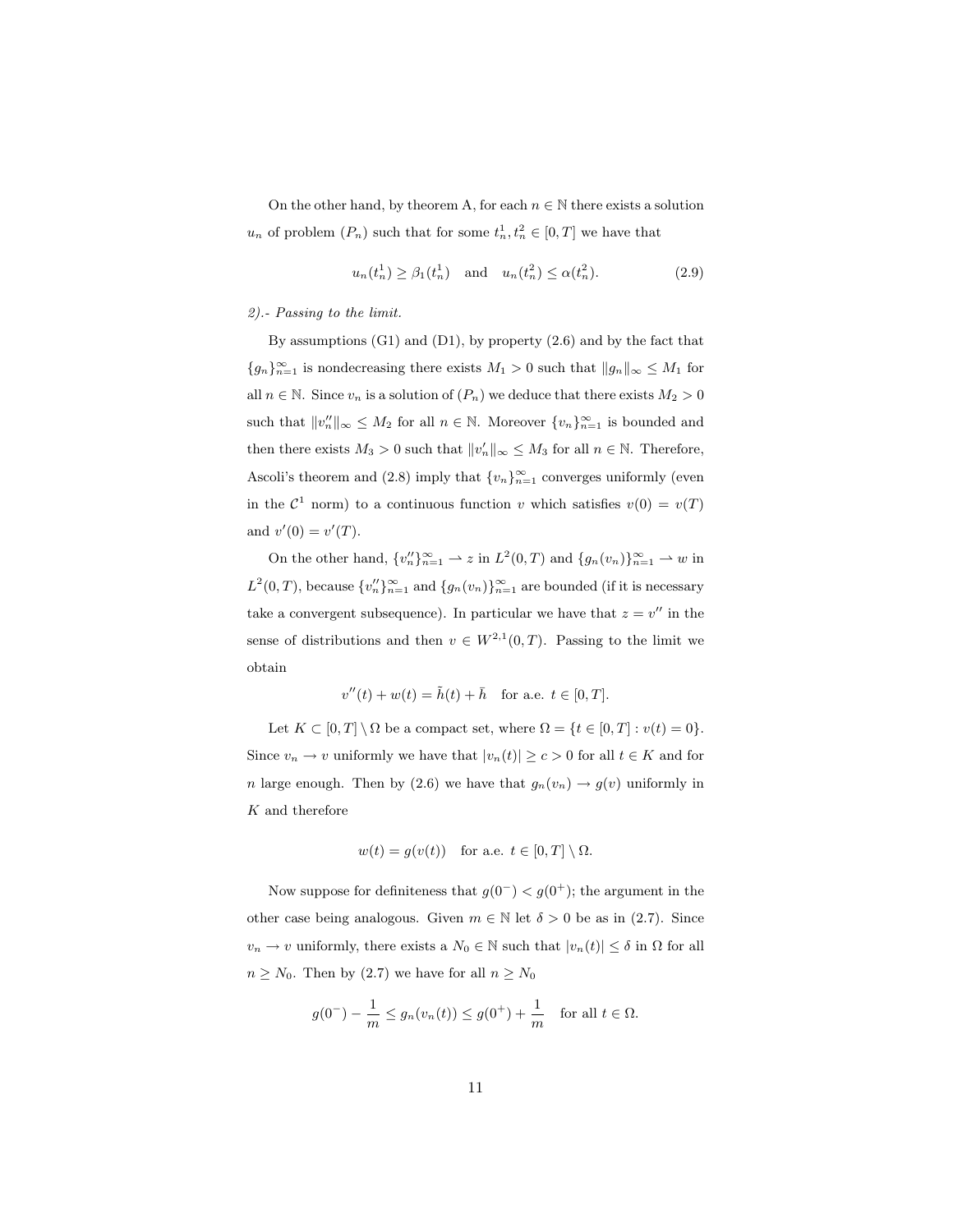Since the set  $\{x \in L^2(0,T) : g(0^-) - \frac{1}{m} \le x \le g(0^+) + \frac{1}{m}\}$  is closed in the weak topology of  $L^2(0,T)$  passing to the limit we obtain

$$
g(0^-) - \frac{1}{m} \le w(t) \le g(0^+) + \frac{1}{m}
$$
 for a.e.  $t \in \Omega$ .

Then  $g(0^-) \leq w(t) \leq g(0^+)$  for a.e.  $t \in \Omega$ , and thus v is a generalized solution of (1.1).

By a quite similar reasoning we obtain that  ${u_n}_{n=1}^{\infty}$  converges uniformly (taking a subsequence if it is necessary) to a generalized solution  $u$  of problem  $(1.1)$ .

3.- There are two different solutions.

By (2.8) we have that  $\alpha(t) < v_1(t) \le v(t)$  for all  $t \in [0, T]$ . On the other hand (2.9) implies there exists  $s \in [0, T]$  such that  $u(s) \leq \alpha(s)$ . Then  $u \neq v$ , and the proof is complete.

# 3 One-sided sublinear nonlinearities

The restoring terms considered in this section are, roughly speaking, unbounded and become larger at  $+\infty$  than at  $-\infty$ . Our results are related to those of [7, 8, 14, 16, 17].

We shall start from a hypothesis that allows the construction of upper and lower solutions. Namely, we shall assume throughout in this section the following condition relating q and  $h$ :

(G2)  $g : \mathbb{R} \to \mathbb{R}$  and for each  $r > 0$  there exist intervals  $I_r$ ,  $J_r$  such that  $l(I_r) > r$ ,  $l(J_r) > r$  and

$$
g|_{I_r}\leq \bar h\leq g|_{J_r}.
$$

Then it is clear that, choosing such intervals with sufficiently large length, we can construct an upper (respectively lower) solution  $c + w(t)$ of (1.1), taking values in  $I$  (respectively  $J$ ), by adding a constant  $c$  to w, the unique periodic solution of  $w'' = \tilde{h}(t)$  with mean value zero. If  $\sup J\leq \inf I$  the lower and upper solutions are well ordered and it is well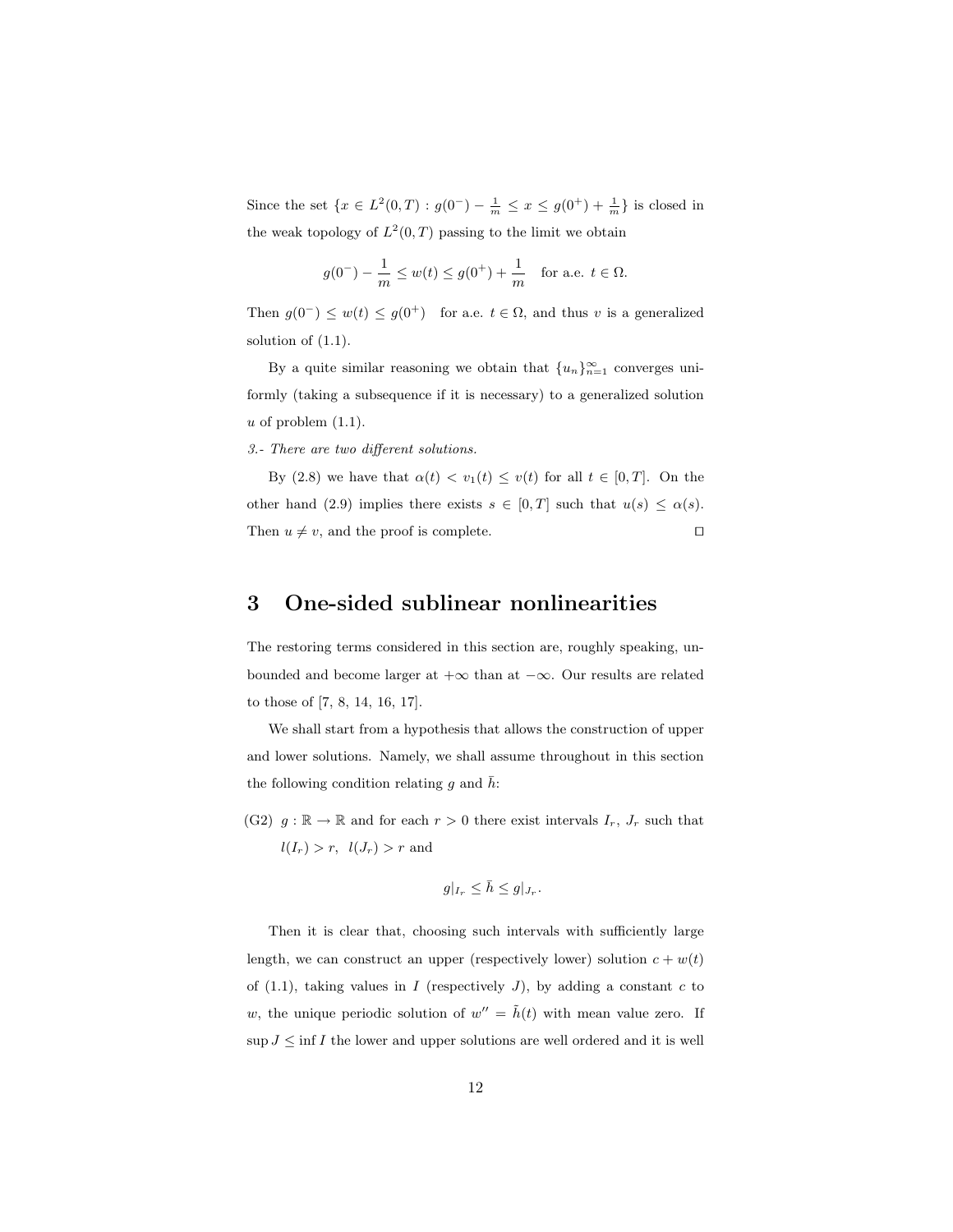known that a solution exists between them. Therefore in the theorems below we shall always deal with the assumption

 $(\overline{G2})$  g:  $\mathbb{R} \to \mathbb{R}$  and for each  $r > 0$  there exist intervals  $I_r$ ,  $J_r$  such that  $l(I_r) > r$ ,  $l(J_r) > r$ ,  $\sup I_r < 0 < \inf J_r$  and

$$
g|_{I_r} \leq \bar{h} \leq g|_{J_r}.
$$

## 3.1 The continuous case

We present a simple existence principle.

**Proposition 3.1** Let  $g \in \mathcal{C}(\mathbb{R})$  and suppose that in addition to  $(\overline{G2})$  g is bounded above or is bounded below. Then for each  $\tilde{h} \in \tilde{\mathcal{C}}([0,T])$  and  $h(t) = \bar{h} + \tilde{h}(t)$  there exists a solution of (1.1).

**Proof.** According to the above remark we can fix a lower solution  $\alpha$ and an upper solution  $\beta$  of (1.1) and  $\beta < 0 < \alpha$ . Let the closed interval  $[m, M]$  contain the range of both  $\alpha$  and  $\beta$ . For definiteness assume that  $g$  is bounded below (if  $g$  is bounded above the proof is analogous), set  $K := \sup_{u \in \mathbb{R}} [-g(u)] + ||h||_{\infty}, L := \max\{|m|, M\} + KT^2$  and define a new function by setting

$$
g_L(u) = \begin{cases} g(u) & \text{if} \quad |u| \le L, \\ g(-L) & \text{if} \quad u < -L, \\ g(L) & \text{if} \quad u > L. \end{cases}
$$

Then consider the modified problem

$$
u'' + g_L(u) = h(t), \quad u(0) = u(T), \ u'(0) = u'(T). \tag{3.10}
$$

Since  $g = g_L$  in  $[-L, L]$  the upper and lower solutions  $\beta$  and  $\alpha$  are upper and lower solutions of (3.10). Now theorem A is applicable to  $(3.10)$  and we assert that  $(3.10)$  has a solution  $u(t)$  in the set S given in (2.2). Hence there exists  $t_1 \in [0,T]$  such that  $u(t_1) \in [m,M]$ . On the other hand

$$
\int_0^T u''^+(s) ds = \int_0^T (-g(u(s)) + h(s))^+ ds \le KT,
$$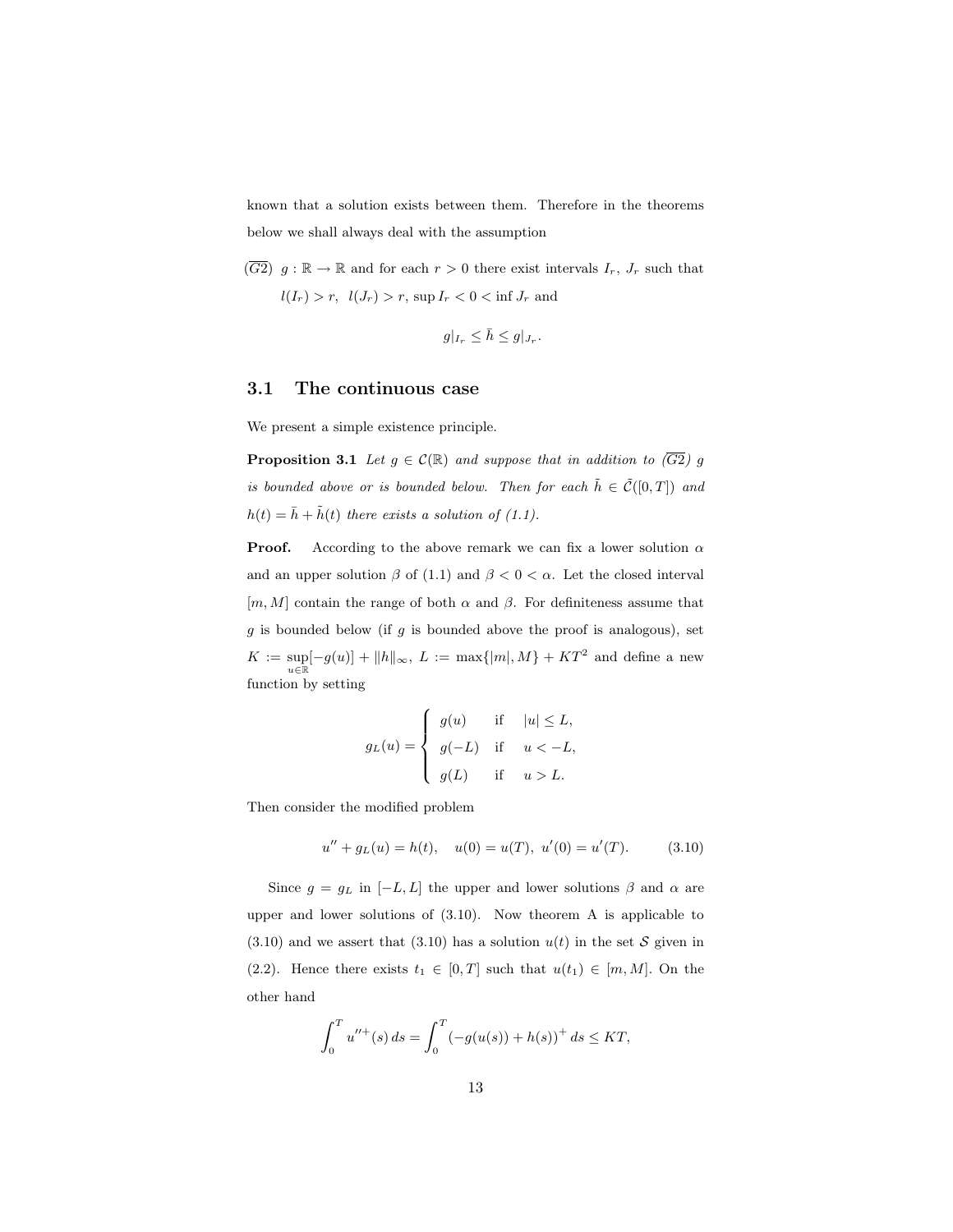and since due to periodicity  $\int_0^T u''^+(s) ds =$  $\overline{r}$  $\int_0^{\infty} u''(s) ds$  and moreover, letting  $t_0 \in [0, T]$  be such that  $u(t_0) = \min_{t \in [0, T]} u(t)$ ,

$$
-\int_{t_0}^t u''^-(s)ds \le u'(t) \le \int_{t_0}^t u''^+(s)ds,
$$

we conclude  $||u'||_{\infty} \leq KT$ . Then it follows that

$$
|u(t)| \le |u(t_1)| + \int_{t_1}^t u'(s) ds \le \max\{|m|, M\} + KT^2 = L \quad \text{for all} \quad t \in [0, T].
$$
  
Then, by the construction of  $q_L$ ,  $u(t)$  is a solution of (1.1).

In order to simplify the statement of our next theorems let us introduce the following definition. Given a function  $\hat{q}$  defined in  $\mathbb R$  we shall say that another function g is admissible (with respect to  $\hat{g}$ ) if  $g = \hat{g}$  in  $\mathbb{R} \setminus [-1, 1]$ and  $\sup_{x \in [-1,1]} g(x) = \sup_{x \in [-1,1]} \hat{g}(x)$  and  $\inf_{x \in [-1,1]} g(x) = \inf_{x \in [-1,1]} \hat{g}(x)$ .

**Theorem 3.2** Let  $\hat{g} \in \mathcal{C}(\mathbb{R})$  satisfying  $(\overline{G2})$  and

$$
\limsup_{u \to -\infty} \frac{\hat{g}(u)}{u} < \frac{\pi^2}{T^2}.\tag{3.11}
$$

Assume in addition that either

(i)  $\hat{g}$  is bounded below in [0, + $\infty$ ), or (i)  $\hat{G}(u) := \int_0^u \hat{g}(s) ds - \bar{h}u$  is bounded below in  $[0, +\infty)$ . Then, there exist constants  $c, C$  with the property that, for all continuous admissible functions g, problem  $(1.1)$  has a solution  $u(t)$  with  $c \leq u(t) \leq C$  for all  $t \in [0, T]$ .

**Proof.** Fix a lower solution  $\alpha$  and an upper solution  $\beta$  of (1.1) as in the preceeding proof,  $\limsup_{u \to -\infty}$  $\hat{g}(u)$  $\frac{(u)}{u} < \nu < \frac{\pi^2}{T^2}$  $\frac{\pi}{T^2}$  and  $k > 0$  such that

$$
\hat{g}(u) \ge \nu u - k, \qquad \text{for all} \quad u \le 0. \tag{3.12}
$$

Of course, we can suppose that any continuous admissible  $g$  satisfies the same inequality.

Claim: There exist constants  $c, C$  with the property that, for all continuous admissible functions g, any periodic solution  $u(t)$  of problem (1.1) for which  $u(t_1) \in [m, M]$  for some  $t_1$  satisfies  $c \leq u(t) \leq C$  for all  $t \in [0, T]$ . (Here m and M are the same used in the proof of Proposition 3.1 )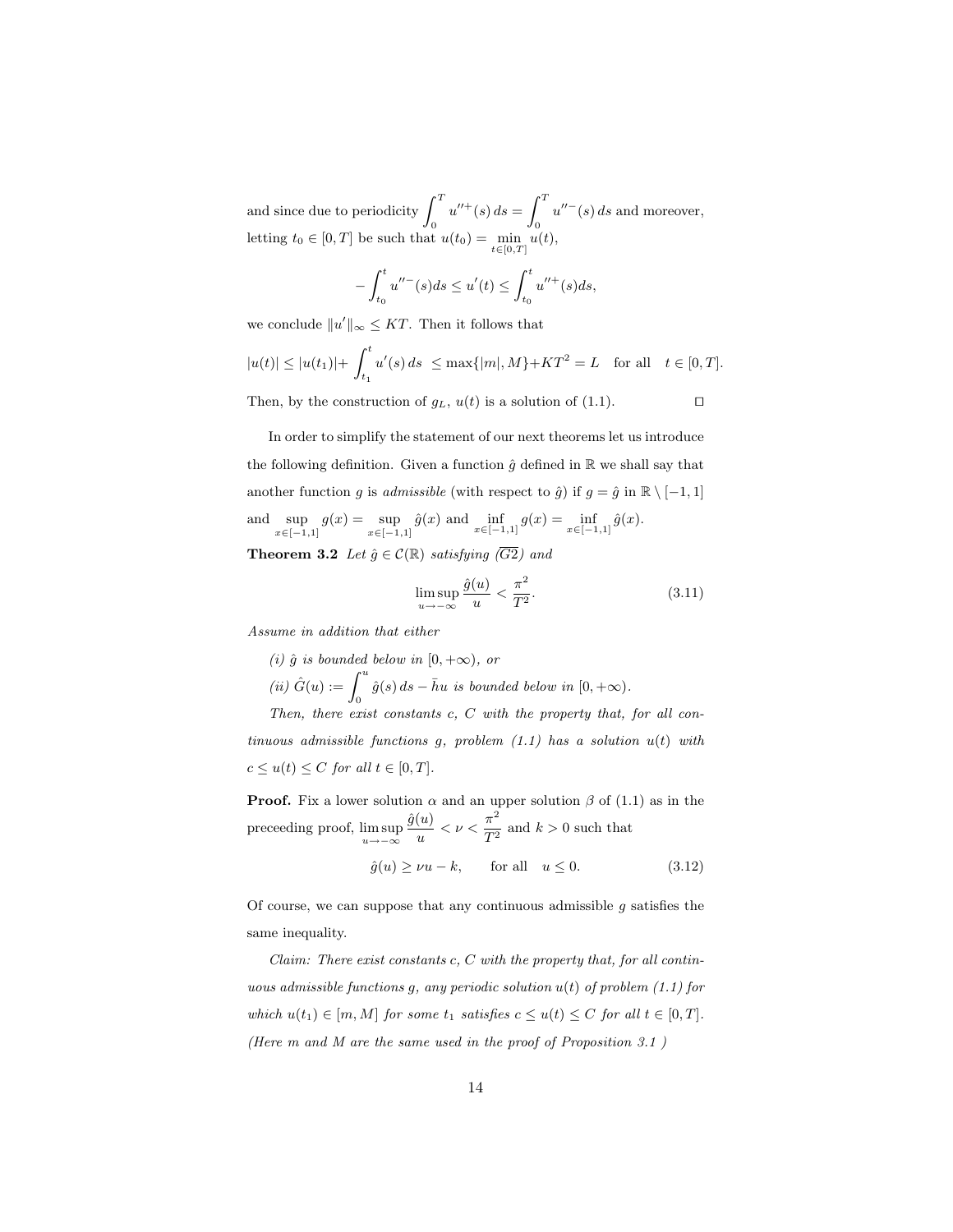*Proof of the Claim:* If  $u(t)$  takes values less than m, let [a, b] be an interval such that  $b - a < T$ ,  $u(t) < m$  if  $a < t < b$  and  $u(a) = m = u(b)$ . Multiplying (1.1) by  $u(t) - m$  and integrating in [a, b], using (3.12), we obtain, with  $k_1 = \nu |m| + k + ||h||_{\infty}$ :

$$
\int_a^b u'(s)^2 ds \le \nu \int_a^b (u(s) - m)^2 ds + k_1 \int_a^b |u(s) - m| ds.
$$

Now, since  $\nu < \frac{\pi^2}{T^2}$  and, by the well known Poincaré inequality (see [13, section 1.3]),

$$
\frac{\pi^2}{(b-a)^2} \int_a^b (u(s)-m)^2 ds \le \int_a^b u'(s)^2 ds,
$$

we infer that there exists  $k_2 = k_2(k_1, \nu)$  such that

$$
\int_a^b u'(s)^2 ds \le k_2.
$$

Let  $m_0 = u(t_0)$  be the minimum of  $u(t_0 \in (a, b))$ . Since  $u(t_0) =$  $u(a) + \int_a^{t_0} u'(s)ds$ , it follows easily that  $m_0 \ge m - (Tk_2)^{1/2}$ .

Assume (i) holds. As g is bounded below in  $[m - (Tk_2)^{1/2}, +\infty)$  and the lower bound can be taken to be the same for all admissible functions g, it turns out, as in the proof of proposition 3.1, that for some constant C that we can express in terms of m, M,  $k_2$ , T and  $\inf_{[m-(Tk_2)^{1/2},+\infty)} g$ ,  $M_0 := \max u \leq C.$ 

Assume (ii) holds. First we note that we can estimate  $u'(t)$  for  $u(t) \leq$ M, since for each such t there exists an interval [t, s] (or [s, t]) with  $u'(s) =$ 0 and  $m - (Tk_2)^{1/2} \le u(\tau) \le M$  for all  $\tau \in [t, s]$  (or  $[s, t]$ ). Integrating between  $t$  and  $s$  we infer

> $\sup_{u(t)\leq M} |u'(t)| \leq T(\sup_{[m-(Tk_1)]}$  $\sup_{[m-(Tk_1)^{1/2},M]} |g(u)| + ||h||_{\infty}).$

Now let  $t \in [0, T]$  be arbitrary. Multiplying (1.1) by u' and integrating in some interval  $[t_1, t]$ , where  $u(t_1) \leq M$ , we derive (with  $H := \|\tilde{h}\|_{\infty}$ )

$$
\frac{u'(t)^2}{2} + G(u(t)) \le \frac{u'(t_1)^2}{2} + G(u(t_1)) + 2H \int_{t_1}^t |u'(s)| ds.
$$

Note that G is bounded below in  $[m,\infty)$  by the same constant for all admissible g. In view of the preceding estimate and (ii) there exists a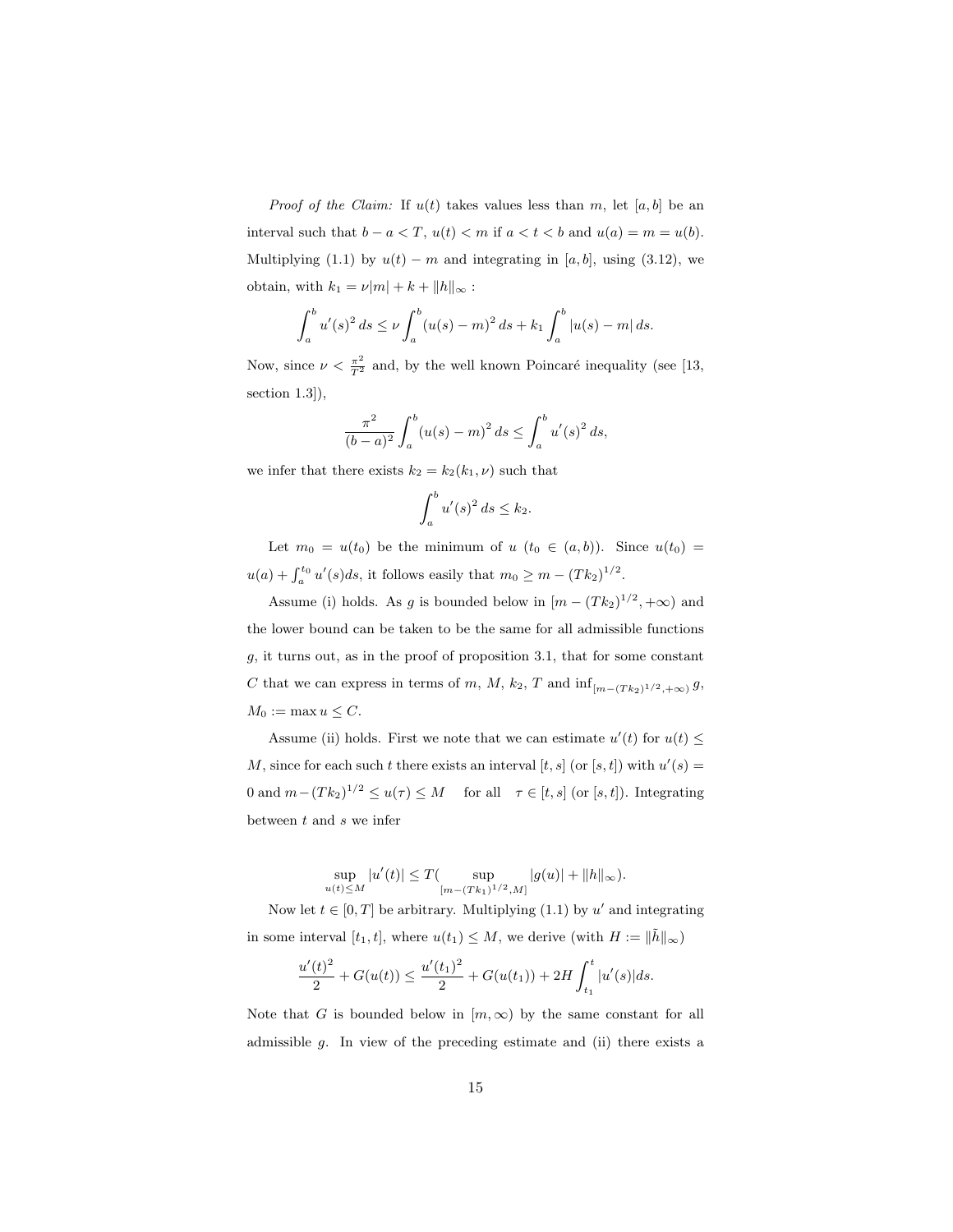constant  $A > 0$  (the same for every function g) such that

$$
u'(t)^{2} \leq A^{2} + 2H \int_{t_{1}}^{t} |u'(s)| ds.
$$

From this differential inequality we obtain

$$
|u'(t)| \le A + HT \quad \text{for all} \quad t \in [0, T].
$$

Hence, clearly if  $M_0 = \max u$ , we have  $M_0 \leq M + T(A + HT)$ . So that in this case we are also able to determine  $c$  and  $C$  with the properties stated. This proves the Claim.

Now it is straightforward to finish the proof of the theorem: it suffices to consider a modified problem, by setting  $g$  constant in each of the intervals  $(-\infty, c]$  and  $[C, +\infty)$ . (We may assume that C is large enough so that  $g(C) \geq \bar{h}$ .) Then invoking Theorem A and the estimates established in the Claim (since the same assumptions and bounds hold for truncated functions), the result follows.  $\Box$ 

**Theorem 3.3** Let  $\hat{g} \in \mathcal{C}(\mathbb{R})$  satisfying  $(\overline{G2})$ , and

$$
\liminf_{u \to -\infty} \frac{\min_{u \le s \le 0} \hat{g}(s)}{u} < \frac{2\pi}{T^2}.\tag{3.13}
$$

Assume in addition that either

(i)  $\hat{g}$  is bounded below in [0, + $\infty$ ), or (i)  $\hat{G}(u) := \int_0^u \hat{g}(s) ds - \bar{h}u$  is bounded below in  $[0, +\infty)$ . Then there exist constants c, C with the property that, for all con-

tinuous admissible functions  $g$ , problem  $(1.1)$  has a solution  $u(t)$  with  $c \le u(t) \le C$  for all  $t \in [0, T]$ .

**Proof.** Fix  $\alpha$ ,  $\beta$ ,  $m$ ,  $M$  as in the proceeding case. For all admissible functions g the primitives  $G(u) = \int_0^u g(s) ds - \bar{h}u$  have a common lower bound. Consider the truncated function

$$
g_{R,S}(u) = \begin{cases} g(u) & \text{if } -R \le u \le S \\ g(-R) & \text{if } u < -R, \\ g(S) & \text{if } u > S. \end{cases}
$$

 $\overline{a}$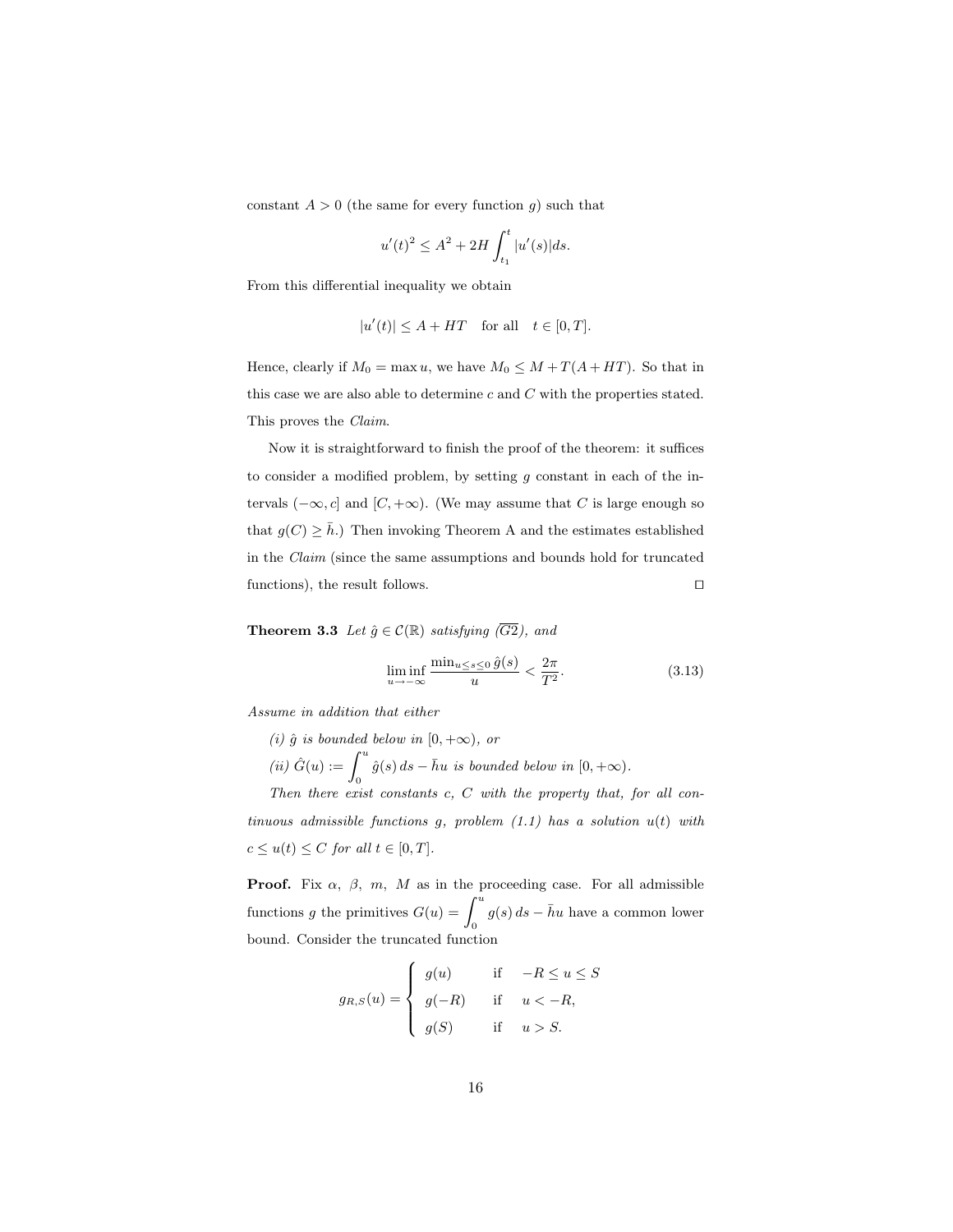Let  $S \geq M$  be such that  $g(S) \geq \bar{h}$  and, since  $\liminf_{u \to -\infty}$  $\min_{u \leq s \leq 0} \hat{g}(s)$  $\frac{s\leq 0 \hat{g}(s)}{u} < \frac{2\pi}{T^2}$  $\frac{2\pi}{T^2}$ , we can pick up  $R > 0$  such that, independently of S and the admissible function  $g$ , the following hold:

- 1)  $g_{R,S}(u) \geq -\nu R$  for all  $u \leq 0$ , with  $\nu < \frac{2\pi}{T^2}$ ;
- 2)  $m \frac{T^2}{2\pi}$  $\frac{T^2}{2\pi}(\nu R + H) \ge -R$ ,  $(H = ||h||_{\infty})$ .

By Theorem A, the problem  $(1.1)$  with the function  $g_{R,S}$  has a solution  $u_R \in \mathcal{S}$ . For simplicity we write  $u = u_R$ .

If  $u(t)$  takes values less than m, let  $[a, b]$  be an interval such that  $b - a < T$ ,  $u(t) < m$  if  $a < t < b$  and  $u(a) = m = u(b)$ . Multiplying (1.1) by  $u(t) - m$  and integrating in [a, b], using (1), we obtain:

$$
\int_{a}^{b} u'(t)^{2} dt \leq (\nu R + H) \int_{a}^{b} |u(t) - m| dt.
$$

On the other hand, by the Poincaré inequality

$$
\frac{\pi^2}{(b-a)^2} \int_a^b (u(t)-m)^2 dt \le \int_a^b u'(t)^2 dt.
$$

Then, we have

$$
\frac{\pi^2}{T^3} \int_a^b |u(t) - m| dt \stackrel{2}{\leq} \frac{\pi^2}{(b - a)^2} \int_a^b (u(t) - m)^2 dt
$$
  

$$
\leq (\nu R + H) \int_a^b |u(t) - m| dt.
$$

Therefore, it follows that

$$
\int_{a}^{b} |u(t) - m| dt \le \frac{T^3}{\pi^2} (\nu R + H),
$$

and thus

$$
\int_{a}^{b} u'(t)^{2} dt \le \frac{T^{3}}{\pi^{2}} (\nu R + H)^{2}.
$$

Let  $t_0 \in [a, b]$  such that  $u(t_0) = \min\{u(t)\} := m_0$ . Then

$$
m - m_0 = \int_{t_0}^b u'(s)ds \le \int_{t_0}^b u'^+(s)ds \le \int_a^b u'^+(s)ds.
$$

Since  $\int_a^b u'(s)ds = 0$  we have that  $\int_a^b u'^+(s)ds =$  $\overline{c}$  $\int_a u^{(-)}(s)ds$  and thus  $\overline{c}$  $\int_a^b |u'(s)|ds = 2\int_a^b u'^+(s)ds.$  Therefore  $\overline{c}$ s  $\frac{1}{\rho b}$ 

$$
m - m_0 \le \frac{1}{2} \int_a^b |u'(s)| ds \le \frac{1}{2} \sqrt{T} \int_a^b u'(s)^2 ds.
$$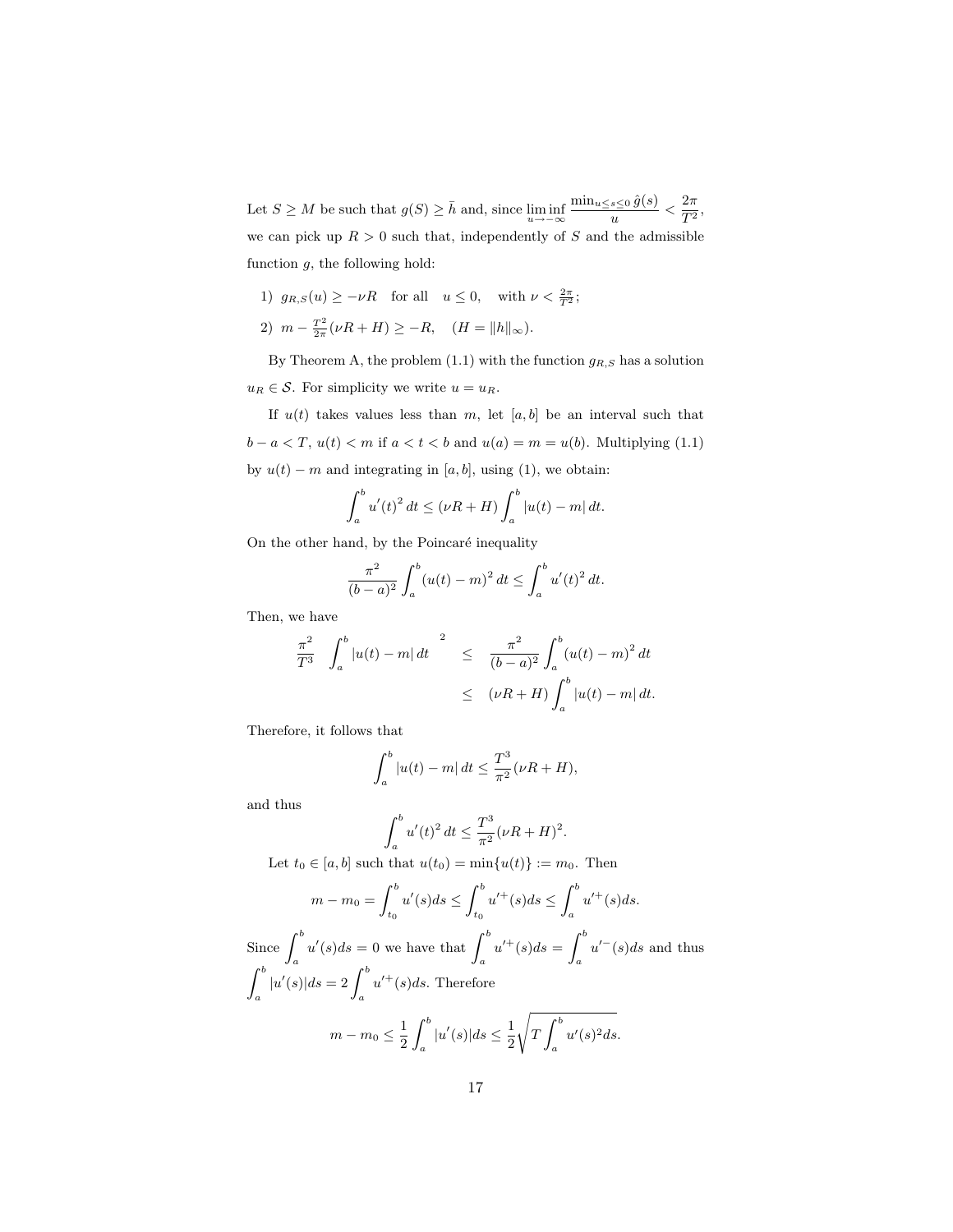Hence  $m_0 \geq m - \frac{T^2}{2\pi}$  $\frac{T^2}{2\pi}(\nu R + H)$ , and by 2) we have  $m_0 \geq -R$ .

Now, proceeding as in the proof of theorem 3.2 we deduce that, for both cases i) and ii), there exists a constant  $C$ , independent of  $S$ , such that  $M_0 := \max u \leq C$ . Then if we choose  $S \geq \max\{C, M\}$  such that  $g(S) \geq \bar{h}$  we have that

$$
-R \le u(t) \le S \quad \text{for all } t \in [0, T],
$$

and therefore  $u(t)$  is a solution of problem (1.1) which moreover satisfies

$$
c \le u(t) \le C \text{ for all } t \in [0, T],
$$

with  $c = -R$  and independently of the admissible function g.  $\square$ 

**Remark 3.1** i) Suppose that  $(\overline{G2})$  is rephrased simply as

(G2'):  $g : \mathbb{R} \to \mathbb{R}$  and there exist intervals I, J such that sup  $I < 0 <$ infJ and

$$
g|_{I} \leq \bar{h} \leq g|_{J}.
$$

Observing that there exists a constant c such that for the solution w of  $w'' = \tilde{h}(t)$  with mean value zero we have

$$
||w||_{\infty} \leq c||\tilde{h}||_{L^1(0,T)}
$$

one easily sees that the above theorems still hold with (G2)' instead of  $(\overline{G2})$ , provided that we add the assumption that  $\|\tilde{h}\|_{L^1(0,T)}$  is sufficiently small. Also, in case of Theorem 3.3, the truncation must be done in such a way that (ii) still holds for truncated functions.

ii) We have studied the case where the behaviour of  $g(u)$  for u negative and large has the main role. Of course, results of the same type hold if we consider a nonlinearity whose behaviour at  $\pm \infty$  is reversed with respect to the one just considered.

iii) Theorems 3.2 and 3.3 may be related to Theorem 1 of Fernandes and Zanolin [7] and Theorem 2 of Fonda [8]. These are sharp results where the asymptotic behaviour of g is described simply by  $\liminf_{u \to -\infty}$  $2\hat{G}u$  $\frac{\hat{G}u}{u^2} < \frac{\pi^2}{T^2}$  $\frac{\pi}{T^2}$ . Note, however, that our set of assumptions are different: namely, we use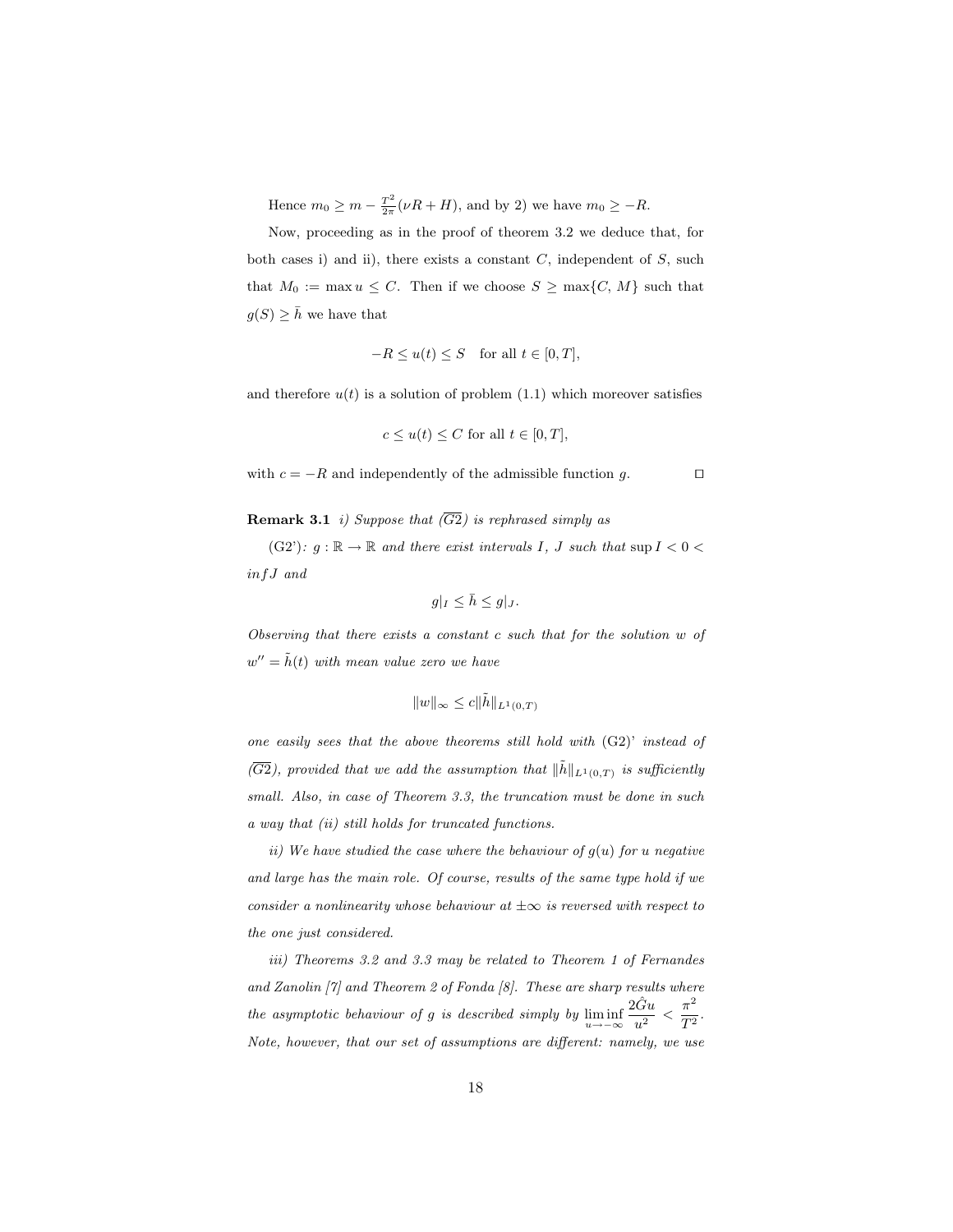$(\overline{G2})$ , and we do not use coerciveness of  $\hat{G}$ . Note also that, for some functions  $\hat{g}$  the lim inf in the left-hand side of (3.13) may be smaller than lim inf  $2\hat{G}(u)$  $rac{u}{u^2}$ .

## 3.2 The discontinuous case

We are now in a position to study problem (1.1) for functions with a jump discontinuity at  $u = 0$ , that is, we consider the following assumption:

(D2)  $g : \mathbb{R} \to \mathbb{R}$  is a continuous function in  $\mathbb{R} \setminus \{0\}$  and the limits

$$
g(0^{\pm}) = \lim_{x \to 0^{\pm}} g(x)
$$

exist and are finite.

**Theorem 3.4** Let g satisfy  $(\overline{G2})$ , (D2) and

$$
\limsup_{u \to -\infty} \frac{g(u)}{u} < \frac{\pi^2}{T^2}
$$

.

Assume in addition that either

(i) g is bounded below in  $[0, +\infty)$ , or (i)  $G(u) := \int_0^u g(s) ds - \bar{h}u$  is bounded below in  $[0, +\infty)$ . Then the problem (1.1) has a generalized solution.

**Proof.** We construct a sequence of continuous functions  ${g_n}_{n=1}^{\infty}$  verifying (2.6) and linear in  $\left[-\frac{1}{n},\frac{1}{n}\right]$ . Clearly, these are admissible with respect to one of them, say,  $g_1$ . For this function the assumptions of Theorem 3.2 hold. Hence the approximated problems

$$
u'' + g_n(u) = h(t), \quad u(0) = u(T), \ u'(0) = u'(T),
$$

have solutions  $u_n$  and moreover there are constants  $c, C$  such that  $c \leq$  $u_n(t) \leq C$  for all  $t \in [0, T]$  and for all  $n \in \mathbb{N}$ . Using Ascoli's theorem in a standard manner we extract a convergent subsequence whose limit can be shown, as in the proof of Theorem 2.6, to be a generalized solution of  $(1.1).$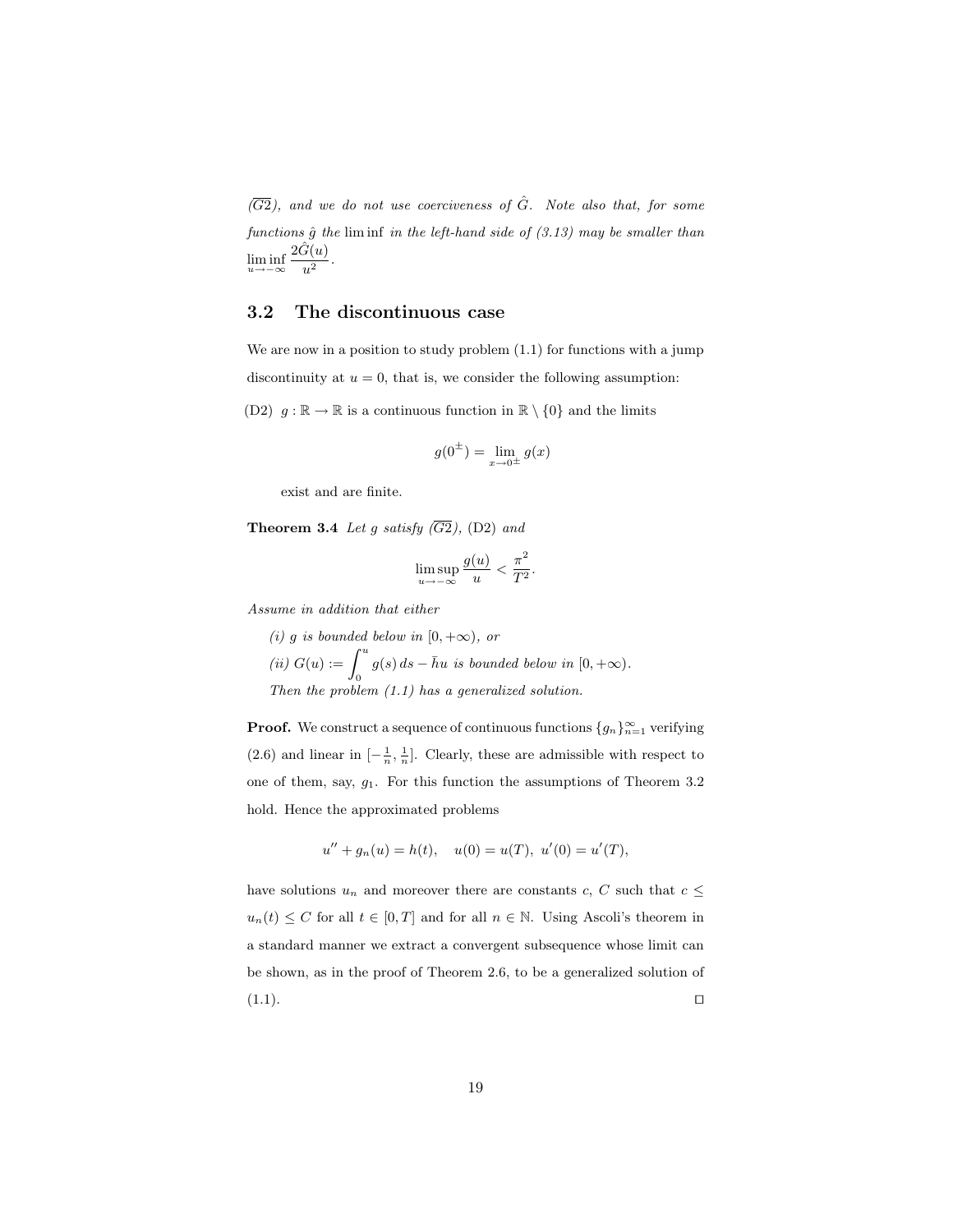In the same way we obtain the following result.

**Theorem 3.5** Let g satisfy  $(\overline{G2})$ , (D2) and

$$
\liminf_{u \to -\infty} \frac{\min_{u \le s \le 0} g(s)}{u} < \frac{2\pi}{T^2}.
$$

Assume in addition that either

(i) g is bounded below in  $[0, +\infty)$ , or (i)  $G(u) := \int_0^u g(s) ds - \bar{h}u$  is bounded below in  $[0, +\infty)$ . Then the problem (1.1) has a generalized solution.

**Remark 3.2** We can also replace  $(G2)'$  for  $(\overline{G2})$  to obtain solutions for  $\|\tilde{h}\|_{L^1(0,T)}$  small, cf. Remark 3.1.

## Acknowledgement

The authors thank the referee for his careful reading of the manuscript and hints to eliminate some inaccuracies in the original version.

# References

- [1] Ambrosetti, A. and Badiale, M., The dual variational principle and elliptic problems with discontinuous nonlinearities, J. Math. Anal. Appl., 140, 363-373, (1989).
- [2] Avgerinos, E. P., Papageorgiou, N. S. and Yannakakis, N., Periodic solutions for second order differential inclusions with nonconvex and unbounded multifunction, Acta Math. Hungar., 83, no. 4, 303-314, (1999).
- [3] Bertone, A. M. and Gonçalves, J. V., Discontinuous elliptic problems in  $\mathbf{R}^N$ : lower and upper solutions and variational principles, *Discrete* Contin. Dynam. Systems, 6, no. 2, 315-328, (2000).
- [4] Cabada, A. and Sanchez, L., Second order singular periodic problems in presence of dry friction, Proc. Amer. Math. Soc., 131, no. 7, 2137- 2144, (2003).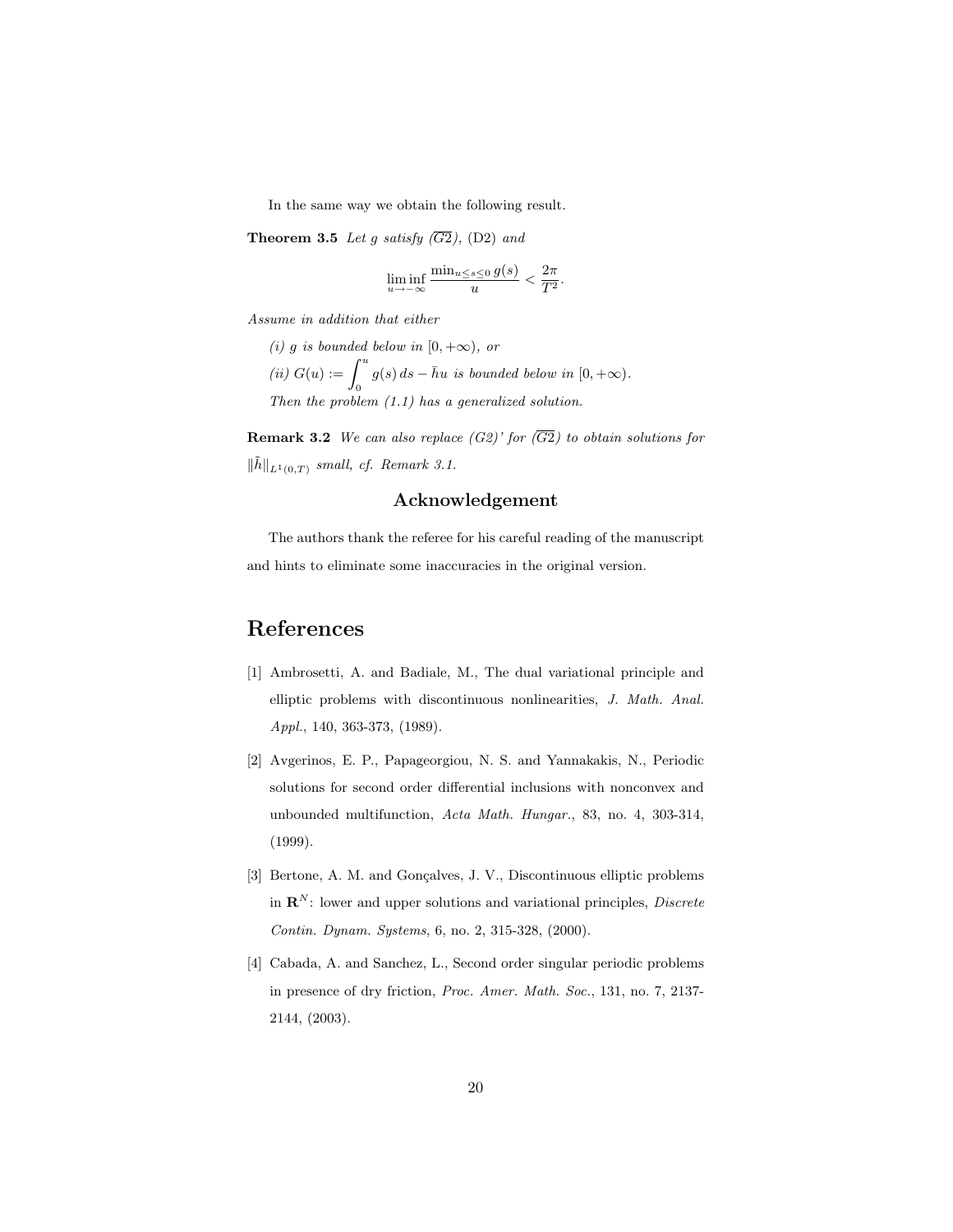- [5] Cingolani, S. and Lazzo, M. Discontinuous elliptic problems in  $\mathbb{R}^N$ without monotonicity assumptions, Comment. Math. Univ. Carolin., 42, no. 3, 451-458, (2001).
- [6] De Coster, C. and Tarallo, M., Foliations, associated reductions and lower and upper solutions, Calc. Var., 15, 25-44, (2002).
- [7] Fernandes, L. and Zanolin, F., Periodic solutions of a second order differential equation with one-sided growth restrictions on the restoring term, Arch. Math., 51, 151-163, (1988).
- [8] Fonda, A., On the existence of periodic solutions for scalar second order differential equations when only the asymptotic behaviour of the potential is known, Proc. Amer. Math. Soc., 119, no. 2, 439-445, (1993).
- [9] Hu, S., Kandilakis, D. A. and Papageorgiou, N. S., Periodic solutions for nonconvex differential inclusions, Proc. Amer. Math. Soc., 127, no. 1, 89-94, (1999).
- [10] Iannacci, R. and Nkashama, M. N., Unbounded perturbations of forced second order ordinary differential equations at resonance, J. Differential Equations, 69, no. 3, 289-309, (1987).
- [11] Li, Y. and Lin, Z. H., Periodic solutions of differential inclusions, Nonlinear Anal., 24, no. 5, 631-641, (1995).
- [12] Li, G. and Xue, X., On the existence of periodic solutions for differential inclusions, J. Math. Anal. Appl., 276, no. 1, 168-183, (2002).
- [13] Mawhin, J., Problemes de Dirichlet variationnels non lineaires, Les Presses de l'Universite de Montreal, (1987).
- [14] Mawhin, J. and Ward, J. R., Jr. Periodic solutions of some forced Liénard differential equations at resonance, Arch. Math., 41, no. 4, 337-351, (1983).
- [15] Pasca D., Periodic solutions for second order differential inclusions, Comm. Appl. Nonlinear Anal., 6, no. 4, 91-98, (1999).